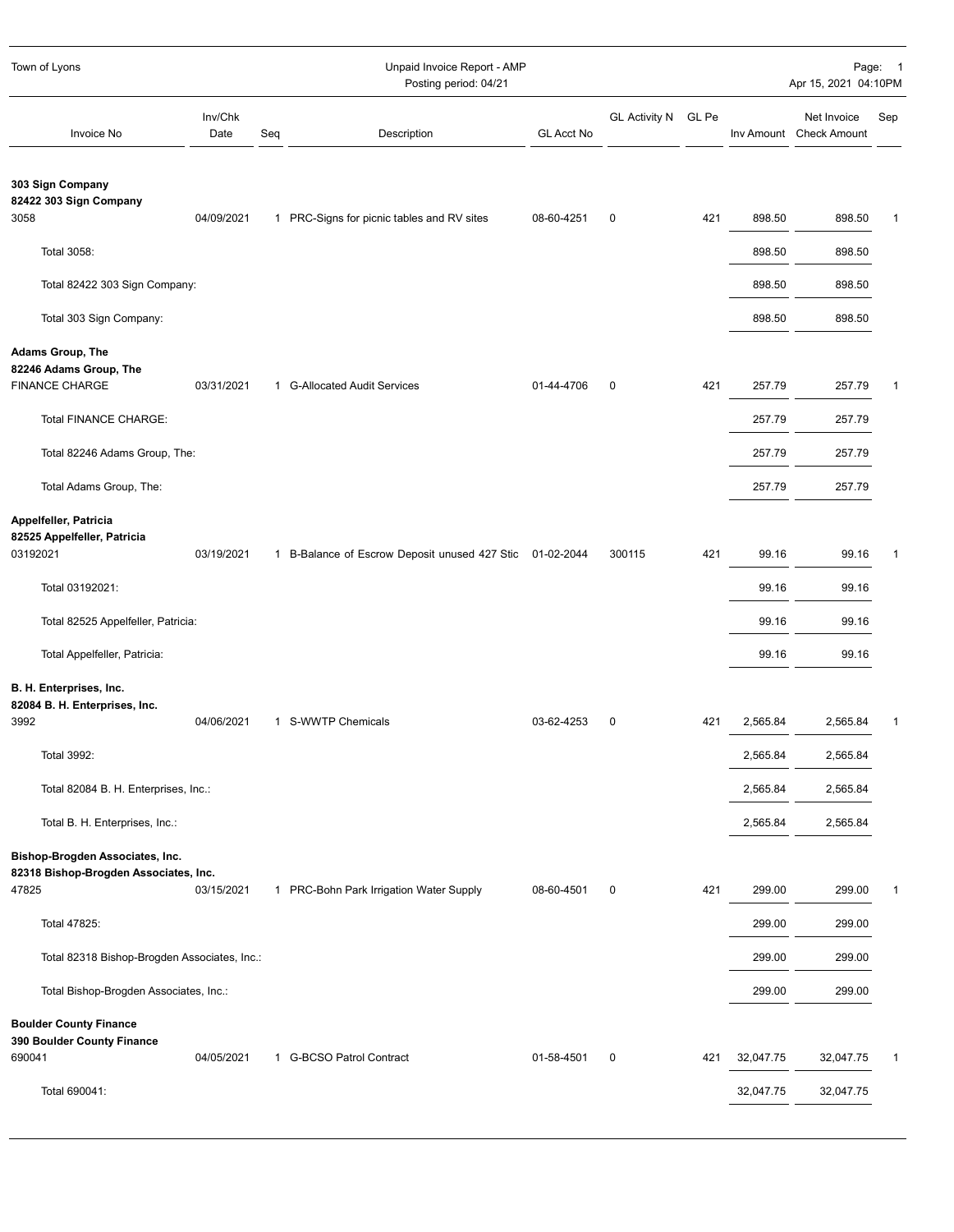| Town of Lyons                                                                          |                 |     | Unpaid Invoice Report - AMP<br>Posting period: 04/21 |                   |                      |       |           | Apr 15, 2021 04:10PM                   | Page: 2      |
|----------------------------------------------------------------------------------------|-----------------|-----|------------------------------------------------------|-------------------|----------------------|-------|-----------|----------------------------------------|--------------|
| <b>Invoice No</b>                                                                      | Inv/Chk<br>Date | Seq | Description                                          | <b>GL Acct No</b> | <b>GL Activity N</b> | GL Pe |           | Net Invoice<br>Inv Amount Check Amount | Sep          |
| Total 390 Boulder County Finance:                                                      |                 |     |                                                      |                   |                      |       | 32,047.75 | 32,047.75                              |              |
| Total Boulder County Finance:                                                          |                 |     |                                                      |                   |                      |       | 32,047.75 | 32,047.75                              |              |
| <b>BVGSA</b>                                                                           |                 |     |                                                      |                   |                      |       |           |                                        |              |
| 82043 BVGSA                                                                            |                 |     |                                                      |                   |                      |       |           |                                        |              |
| 040121 BVGSA                                                                           | 04/01/2021      |     | 1 LYBSA-Youth Team Tournament Doering 8U             | 19-59-4006        | 0                    | 421   | 130.00    | 130.00                                 | 1            |
| 040121 BVGSA                                                                           | 04/01/2021      |     | 2 LYBSA-Softball League Team Registration Mc         | 19-59-4006        | 0                    | 421   | 130.00    | 130.00                                 | 1            |
| 040121 BVGSA                                                                           | 04/01/2021      |     | 3 LYBSA-Softball League Team Registration Vas        | 19-59-4006        | 0                    | 421   | 130.00    | 130.00                                 | 1            |
| 040121 BVGSA                                                                           | 04/01/2021      |     | 4 LYBSA-Softball League Team Registration Ne         | 19-59-4006        | 0                    | 421   | 130.00    | 130.00                                 | $\mathbf{1}$ |
| Total 040121 BVGSA:                                                                    |                 |     |                                                      |                   |                      |       | 520.00    | 520.00                                 |              |
| Total 82043 BVGSA:                                                                     |                 |     |                                                      |                   |                      |       | 520.00    | 520.00                                 |              |
| Total BVGSA:                                                                           |                 |     |                                                      |                   |                      |       | 520.00    | 520.00                                 |              |
| Cale America, Inc.<br>82108 Cale America, Inc.                                         |                 |     |                                                      |                   |                      |       |           |                                        |              |
| 163380                                                                                 | 03/29/2021      |     | 1 PRC-Monthly Kiosk Fees                             | 08-60-4553        | 0                    | 421   | 225.00    | 225.00                                 |              |
| Total 163380:                                                                          |                 |     |                                                      |                   |                      |       | 225.00    | 225.00                                 |              |
| 163532                                                                                 | 03/24/2021      |     | 1 PRC-Kiosk Replacment Parts                         | 08-60-4553        | 0                    | 421   | 437.83    | 437.83                                 | 1            |
| Total 163532:                                                                          |                 |     |                                                      |                   |                      |       | 437.83    | 437.83                                 |              |
| Total 82108 Cale America, Inc.:                                                        |                 |     |                                                      |                   |                      |       | 662.83    | 662.83                                 |              |
| Total Cale America, Inc.:                                                              |                 |     |                                                      |                   |                      |       | 662.83    | 662.83                                 |              |
| <b>Cap Excavating &amp; Demolition</b><br>82421 Cap Excavating & Demolition<br>21-1830 | 04/05/2021      |     | 1 W-PRV Valve Replacment                             | 03-66-6000        | 0                    | 421   | 3,138.87  | 3,138.87                               | -1           |
| Total 21-1830:                                                                         |                 |     |                                                      |                   |                      |       | 3,138.87  | 3,138.87                               |              |
| Total 82421 Cap Excavating & Demolition:                                               |                 |     |                                                      |                   |                      |       | 3,138.87  | 3,138.87                               |              |
| Total Cap Excavating & Demolition:                                                     |                 |     |                                                      |                   |                      |       | 3,138.87  | 3,138.87                               |              |
|                                                                                        |                 |     |                                                      |                   |                      |       |           |                                        |              |
| Caselle                                                                                |                 |     |                                                      |                   |                      |       |           |                                        |              |
| 695 Caselle<br>108056                                                                  | 03/01/2021      |     | 1 G-Contract Support & Maintenance                   | 01-44-4201        | $\pmb{0}$            | 421   | 1,811.00  | 1,811.00                               | 1            |
|                                                                                        |                 |     |                                                      |                   |                      |       |           |                                        |              |
| Total 108056:                                                                          |                 |     |                                                      |                   |                      |       | 1,811.00  | 1,811.00                               |              |
| 108482                                                                                 | 03/31/2021      |     | 1 E-New Electric Meters Project                      | 02-65-4254        | 20200102             | 421   | 2,450.00  | 2,450.00                               | $\mathbf 1$  |
| Total 108482:                                                                          |                 |     |                                                      |                   |                      |       | 2,450.00  | 2,450.00                               |              |
| 108658                                                                                 | 04/01/2021      |     | 1 G-Contract Support & Maintenance May 2021          | 01-44-4201        | $\pmb{0}$            | 421   | 1,811.00  | 1,811.00                               | 1            |
| Total 108658:                                                                          |                 |     |                                                      |                   |                      |       | 1,811.00  | 1,811.00                               |              |
| Total 695 Caselle:                                                                     |                 |     |                                                      |                   |                      |       | 6,072.00  | 6,072.00                               |              |
|                                                                                        |                 |     |                                                      |                   |                      |       |           |                                        |              |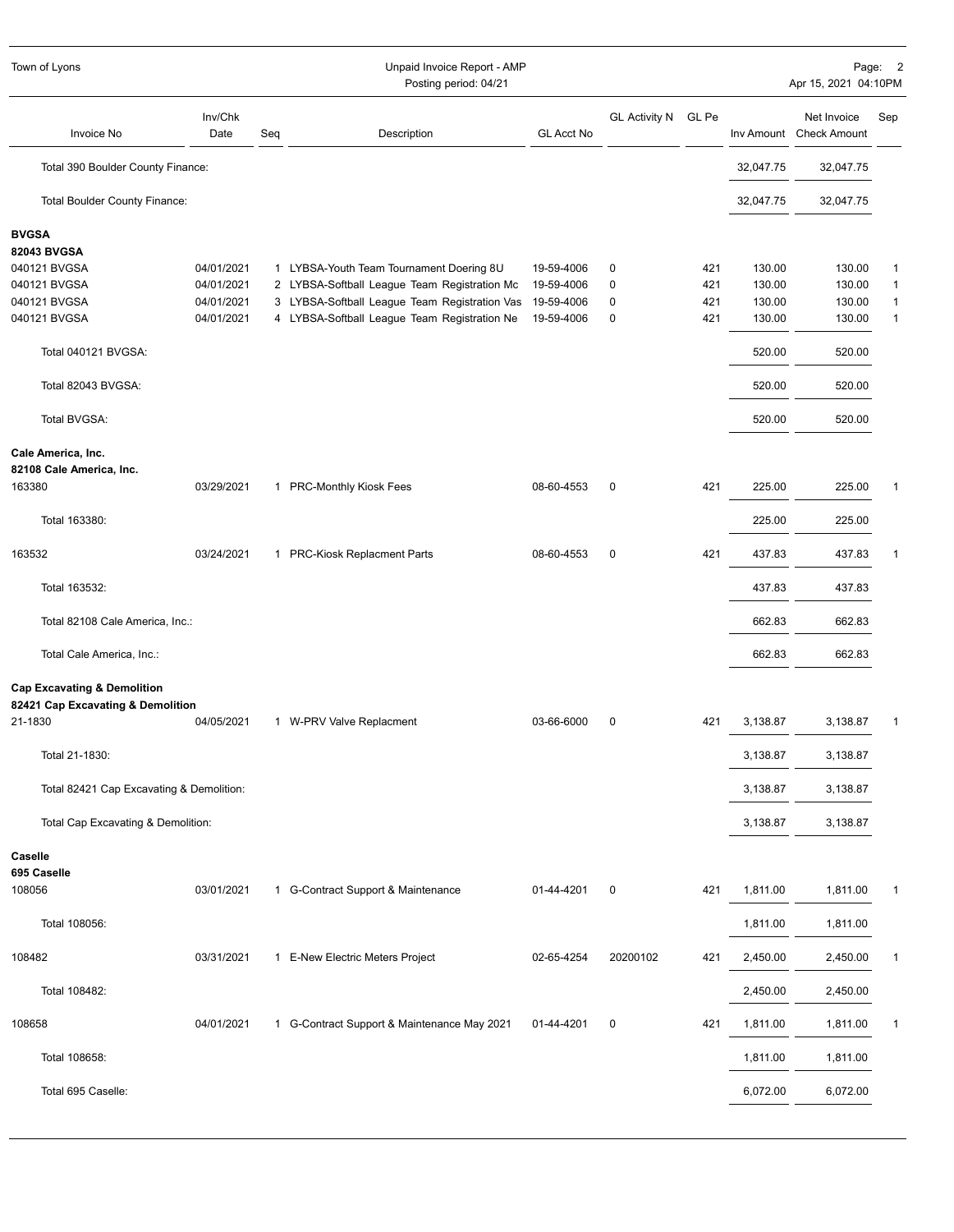| Town of Lyons                                | Unpaid Invoice Report - AMP<br>Posting period: 04/21 |     |                                             |                   |                      |       |          |                                        | Page: 3<br>Apr 15, 2021 04:10PM |  |  |
|----------------------------------------------|------------------------------------------------------|-----|---------------------------------------------|-------------------|----------------------|-------|----------|----------------------------------------|---------------------------------|--|--|
| <b>Invoice No</b>                            | Inv/Chk<br>Date                                      | Seq | Description                                 | <b>GL Acct No</b> | <b>GL Activity N</b> | GL Pe |          | Net Invoice<br>Inv Amount Check Amount | Sep                             |  |  |
| Total Caselle:                               |                                                      |     |                                             |                   |                      |       | 6,072.00 | 6,072.00                               |                                 |  |  |
| <b>Century Link</b>                          |                                                      |     |                                             |                   |                      |       |          |                                        |                                 |  |  |
| 702 Century Link                             |                                                      |     |                                             |                   |                      |       |          |                                        |                                 |  |  |
| <b>CL MAR 2021</b>                           | 03/28/2021                                           |     | 1 W-modem PW 303-823-0929 364B              | 03-53-4301        | 0                    | 421   | 80.94    | 80.94                                  | 1                               |  |  |
| <b>CL MAR 2021</b>                           | 03/28/2021                                           |     | 2 G-Community Room Phone                    | 01-55-4706        | $\pmb{0}$            | 421   | 120.76   | 120.76                                 | 1                               |  |  |
| <b>CL MAR 2021</b>                           | 03/28/2021                                           |     | 3 G-Lyons Town Hall - INTERNET              | 01-44-4301        | 0                    | 421   | 146.44   | 146.44                                 | $\mathbf{1}$                    |  |  |
| <b>CL MAR 2021</b>                           | 03/28/2021                                           |     | 4 S-Plant Phone                             | 03-62-4301        | 0                    | 421   | 66.54    | 66.54                                  | $\mathbf{1}$                    |  |  |
| <b>CL MAR 2021</b>                           | 03/28/2021                                           |     | 5 G-Telephone-PAST DUE                      | 01-44-4301        | $\mathbf 0$          | 421   | 92.75    | 92.75                                  | $\mathbf{1}$                    |  |  |
| Total CL MAR 2021:                           |                                                      |     |                                             |                   |                      |       | 507.43   | 507.43                                 |                                 |  |  |
| <b>MAR 2021 FIRE</b>                         | 03/28/2021                                           |     | 1 G-Depot Library Fire Alarm                | 01-44-4301        | $\mathbf 0$          | 421   | 135.24   | 135.24                                 | $\mathbf{1}$                    |  |  |
| Total MAR 2021 FIRE:                         |                                                      |     |                                             |                   |                      |       | 135.24   | 135.24                                 |                                 |  |  |
| <b>MAR 2021 INT</b>                          | 03/28/2021                                           |     | 1 G-Lyons Town Hall - INTERNET              | 01-44-4301        | $\mathbf 0$          | 421   | 199.89   | 199.89                                 | 1                               |  |  |
| Total MAR 2021 INT:                          |                                                      |     |                                             |                   |                      |       | 199.89   | 199.89                                 |                                 |  |  |
| <b>MAR 2021 IVC</b>                          | 03/28/2021                                           |     | 1 G-350 Broadway                            | 01-60-4250        | $\mathbf 0$          | 421   | 142.31   | 142.31                                 | $\mathbf{1}$                    |  |  |
| Total MAR 2021 IVC:                          |                                                      |     |                                             |                   |                      |       | 142.31   | 142.31                                 |                                 |  |  |
| <b>MAR 2021 WWTP</b>                         | 03/28/2021                                           |     | 1 S-WWTP 3038235541 597B                    | 03-62-4301        | $\mathbf 0$          | 421   | 151.66   | 151.66                                 | 1                               |  |  |
| Total MAR 2021 WWTP:                         |                                                      |     |                                             |                   |                      |       | 151.66   | 151.66                                 |                                 |  |  |
| Total 702 Century Link:                      |                                                      |     |                                             |                   |                      |       | 1,136.53 | 1,136.53                               |                                 |  |  |
| <b>Total Century Link:</b>                   |                                                      |     |                                             |                   |                      |       | 1,136.53 | 1,136.53                               |                                 |  |  |
| <b>Charles Abbott Associates, Inc.</b>       |                                                      |     |                                             |                   |                      |       |          |                                        |                                 |  |  |
| 82134 Charles Abbott Associates, Inc.        |                                                      |     |                                             |                   |                      |       |          |                                        |                                 |  |  |
| 62217                                        | 02/28/2021                                           |     | 1 G-Building Fees                           | 01-57-4501        | 0                    | 421   | 3,259.73 | 3,259.73                               | 1<br>$\mathbf{1}$               |  |  |
| 62217                                        | 02/28/2021                                           |     | 2 G-Building Fees Code Enforcement          | 01-57-4501        | 0                    | 421   | 4,160.00 | 4,160.00                               |                                 |  |  |
| Total 62217:                                 |                                                      |     |                                             |                   |                      |       | 7,419.73 | 7,419.73                               |                                 |  |  |
| 62325                                        | 03/15/2021                                           |     | 1 G-Building Fees Code Enforcement software | 01-57-4501        | 0                    | 421   | 2,500.00 | 2,500.00                               | $\mathbf{1}$                    |  |  |
| Total 62325:                                 |                                                      |     |                                             |                   |                      |       | 2,500.00 | 2,500.00                               |                                 |  |  |
| Total 82134 Charles Abbott Associates, Inc.: |                                                      |     |                                             |                   |                      |       | 9,919.73 | 9,919.73                               |                                 |  |  |
| Total Charles Abbott Associates, Inc.:       |                                                      |     |                                             |                   |                      |       | 9,919.73 | 9,919.73                               |                                 |  |  |
|                                              |                                                      |     |                                             |                   |                      |       |          |                                        |                                 |  |  |
| <b>Cintas Corporation No. 2</b>              |                                                      |     |                                             |                   |                      |       |          |                                        |                                 |  |  |
| 764 Cintas Corporation No. 2                 |                                                      |     |                                             |                   |                      |       |          |                                        |                                 |  |  |
| 4075416938                                   | 02/09/2021                                           |     | 1 G-PPW Uniforms                            | 01-44-4701        | 0                    | 421   | 98.64    | 98.64                                  | 1                               |  |  |
| Total 4075416938:                            |                                                      |     |                                             |                   |                      |       | 98.64    | 98.64                                  |                                 |  |  |
| 407606757                                    | 02/16/2021                                           |     | 1 G-PPW Uniforms                            | 01-44-4701        | 0                    | 421   | 98.64    | 98.64                                  | 1                               |  |  |
| Total 407606757:                             |                                                      |     |                                             |                   |                      |       | 98.64    | 98.64                                  |                                 |  |  |
|                                              |                                                      |     |                                             |                   |                      |       |          |                                        |                                 |  |  |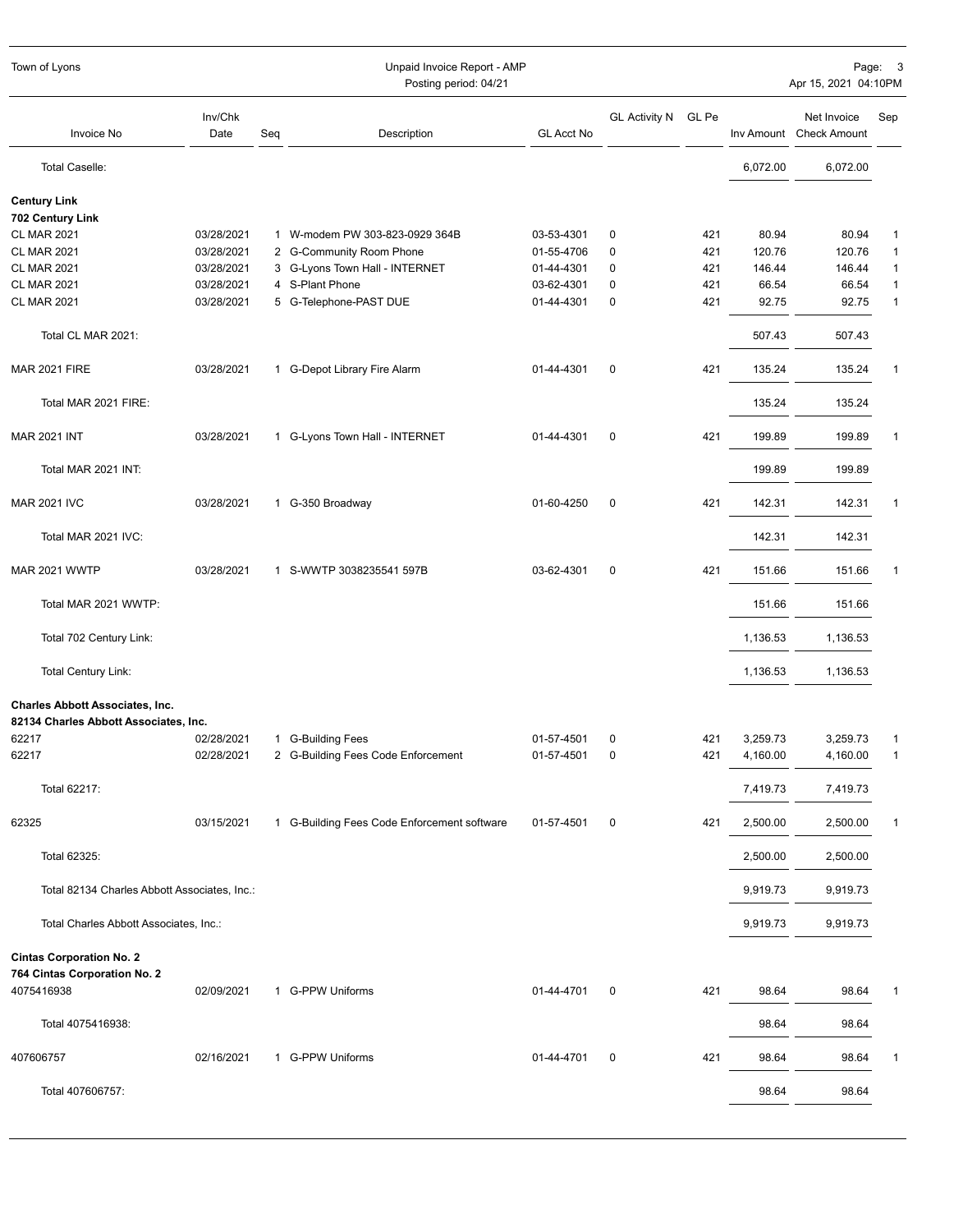| Town of Lyons                                                                   |                 |     | Unpaid Invoice Report - AMP<br>Posting period: 04/21 |                   |                      |       |                        | Apr 15, 2021 04:10PM                   | Page: 4 |
|---------------------------------------------------------------------------------|-----------------|-----|------------------------------------------------------|-------------------|----------------------|-------|------------------------|----------------------------------------|---------|
| Invoice No                                                                      | Inv/Chk<br>Date | Seq | Description                                          | <b>GL Acct No</b> | <b>GL Activity N</b> | GL Pe |                        | Net Invoice<br>Inv Amount Check Amount | Sep     |
| 4076666060                                                                      | 02/23/2021      |     | 1 G-PPW Carpets                                      | 01-44-4701        | $\mathbf 0$          | 421   | 101.28                 | 101.28                                 | 1       |
| Total 4076666060:                                                               |                 |     |                                                      |                   |                      |       | 101.28                 | 101.28                                 |         |
| 5052222679                                                                      | 02/16/2021      |     | 1 GF-Alloc First Aid Kits                            | 01-44-4502        | 0                    | 421   | 99.32                  | 99.32                                  | 1       |
| Total 5052222679:                                                               |                 |     |                                                      |                   |                      |       | 99.32                  | 99.32                                  |         |
| Total 764 Cintas Corporation No. 2:                                             |                 |     |                                                      |                   |                      |       | 397.88                 | 397.88                                 |         |
| Total Cintas Corporation No. 2:                                                 |                 |     |                                                      |                   |                      |       | 397.88                 | 397.88                                 |         |
| <b>CIRSA</b><br>762 CIRSA<br>210711<br>Total 210711:                            | 04/01/2021      |     | 1 G-Property Casualty 2Q                             | 01-44-4710        | 0                    | 421   | 20,569.18<br>20,569.18 | 20,569.18<br>20,569.18                 | -1      |
| W21232                                                                          | 04/01/2021      |     | 1 G-Workers Comp 2021                                | 01-44-4002        | 0                    | 421   | 5,367.00               | 5,367.00                               | 1       |
| Total W21232:                                                                   |                 |     |                                                      |                   |                      |       | 5,367.00               | 5,367.00                               |         |
| Total 762 CIRSA:                                                                |                 |     |                                                      |                   |                      |       | 25,936.18              | 25,936.18                              |         |
| Total CIRSA:                                                                    |                 |     |                                                      |                   |                      |       | 25,936.18              | 25,936.18                              |         |
| <b>Clark's Hardware</b><br>805 Clark's Hardware<br>084068                       | 03/01/2021      |     | 1 G-STReets Maint                                    | 01-59-4707        | 0                    | 421   | 50.16                  | 50.16                                  | 1       |
| Total 084068:                                                                   |                 |     |                                                      |                   |                      |       | 50.16                  | 50.16                                  |         |
| 084088                                                                          | 03/04/2021      |     | 1 PRC-Misc Maintenance Supplies                      | 08-60-4251        | $\pmb{0}$            | 421   | 43.40                  | 43.40                                  | 1       |
| Total 084088:                                                                   |                 |     |                                                      |                   |                      |       | 43.40                  | 43.40                                  |         |
| Total 805 Clark's Hardware:                                                     |                 |     |                                                      |                   |                      |       | 93.56                  | 93.56                                  |         |
| Total Clark's Hardware:                                                         |                 |     |                                                      |                   |                      |       | 93.56                  | 93.56                                  |         |
| Colorado Analytical Lab, Inc.<br>812 Colorado Analytical Lab, Inc.<br>210202162 | 02/08/2021      |     | 1 S-wastewater testing for BOD-5 TSS metals          | 03-62-4253        | 0                    | 421   | 122.00                 | 122.00                                 | 1       |
| Total 210202162:                                                                |                 |     |                                                      |                   |                      |       | 122.00                 | 122.00                                 |         |
| 210216065                                                                       | 02/17/2021      |     | 1 S-wastewater testing for E-coli                    | 03-62-4253        | 0                    | 421   | 23.40                  | 23.40                                  | 1       |
| Total 210216065:                                                                |                 |     |                                                      |                   |                      |       | 23.40                  | 23.40                                  |         |
| 210216079                                                                       | 02/22/2021      |     | 1 S-wastewater testing for BOD-5 TSS metals          | 03-62-4253        | $\pmb{0}$            | 421   | 95.00                  | 95.00                                  | 1       |
| Total 210216079:                                                                |                 |     |                                                      |                   |                      |       | 95.00                  | 95.00                                  |         |
| 210217070                                                                       | 02/24/2021      |     | 1 S-wastewater testing for BOD-5 TSS metals          | 03-62-4253        | 0                    | 421   | 58.50                  | 58.50                                  | 1       |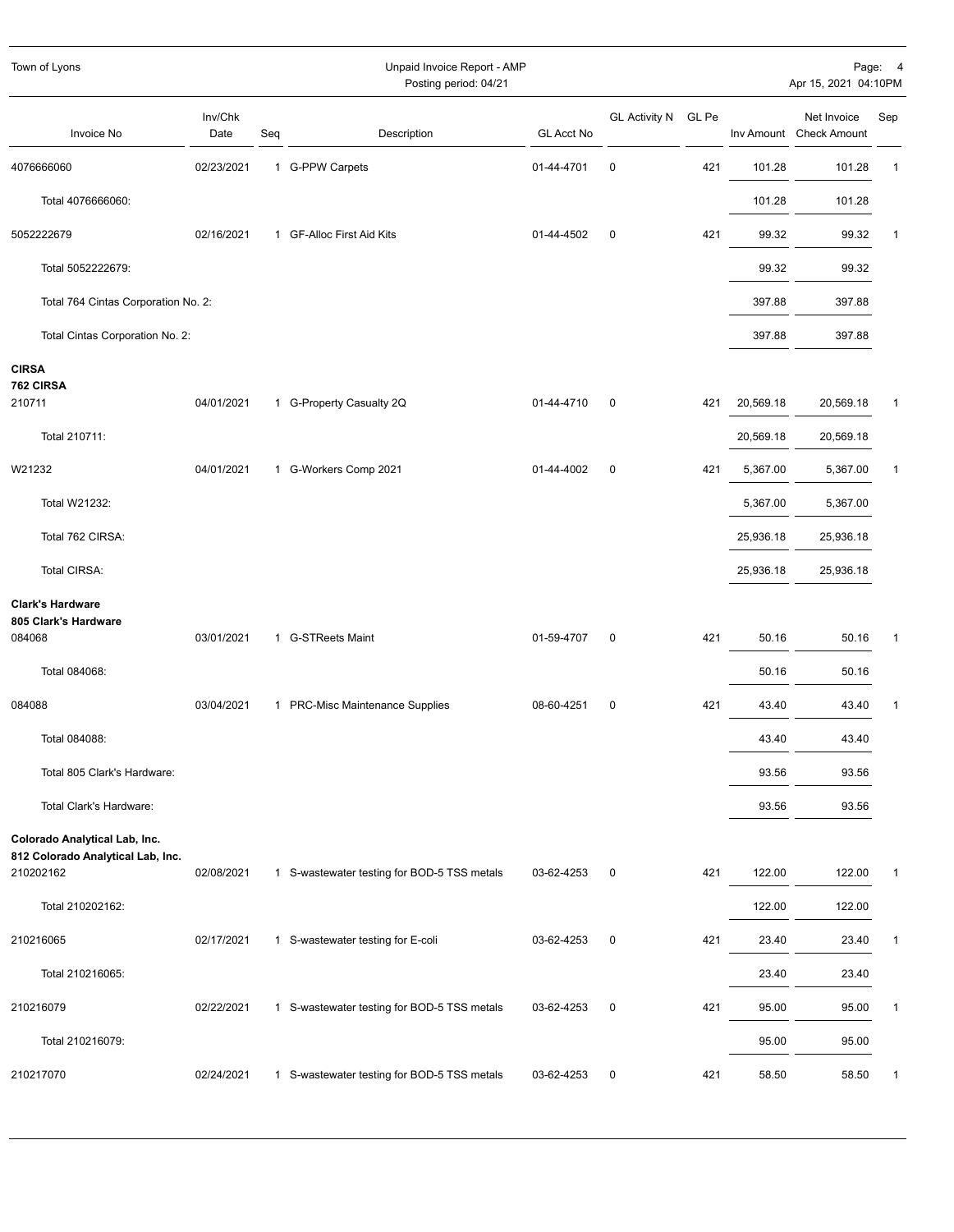| Town of Lyons                            |                          |     | Unpaid Invoice Report - AMP<br>Posting period: 04/21                                                        |                   |                      |       |                             | Apr 15, 2021 04:10PM                   | Page: 5           |
|------------------------------------------|--------------------------|-----|-------------------------------------------------------------------------------------------------------------|-------------------|----------------------|-------|-----------------------------|----------------------------------------|-------------------|
| Invoice No                               | Inv/Chk<br>Date          | Seq | Description                                                                                                 | <b>GL Acct No</b> | <b>GL Activity N</b> | GL Pe |                             | Net Invoice<br>Inv Amount Check Amount | Sep               |
| Total 210217070:                         |                          |     |                                                                                                             |                   |                      |       | 58.50                       | 58.50                                  |                   |
| 210219066                                | 02/25/2021               |     | 1 S-wastewater testing for nitrogen TIN                                                                     | 03-62-4253        | 0                    | 421   | 47.70                       | 47.70                                  | $\mathbf{1}$      |
| Total 210219066:                         |                          |     |                                                                                                             |                   |                      |       | 47.70                       | 47.70                                  |                   |
| 210223118                                | 03/02/2021               |     | 1 S-wastewater testing for BOD-5 TSS metals                                                                 | 03-62-4253        | $\pmb{0}$            | 421   | 122.00                      | 122.00                                 | $\overline{1}$    |
| Total 210223118:                         |                          |     |                                                                                                             |                   |                      |       | 122.00                      | 122.00                                 |                   |
| 210223119                                | 02/24/2021               |     | 1 S-wastewater testing for E-coli                                                                           | 03-62-4253        | $\pmb{0}$            | 421   | 23.40                       | 23.40                                  | $\mathbf{1}$      |
| Total 210223119:                         |                          |     |                                                                                                             |                   |                      |       | 23.40                       | 23.40                                  |                   |
| 210323083                                | 03/29/2021               |     | 1 S-wastewater testing for nitrogen BOD-5 TIN T 03-62-4253                                                  |                   | $\mathbf 0$          | 421   | 156.20                      | 156.20                                 | $\mathbf{1}$      |
| Total 210323083:                         |                          |     |                                                                                                             |                   |                      |       | 156.20                      | 156.20                                 |                   |
| 210330082                                | 04/07/2021               |     | 1 S-wastewater testing for nitrogen BOD-5 TIN T 03-62-4253                                                  |                   | $\mathbf 0$          | 421   | 166.20                      | 166.20                                 | $\mathbf 1$       |
| Total 210330082:                         |                          |     |                                                                                                             |                   |                      |       | 166.20                      | 166.20                                 |                   |
| 210330083                                | 03/31/2021               |     | 1 S-wastewater testing for E-coli                                                                           | 03-62-4253        | $\pmb{0}$            | 421   | 23.40                       | 23.40                                  | $\mathbf{1}$      |
| Total 210330083:                         |                          |     |                                                                                                             |                   |                      |       | 23.40                       | 23.40                                  |                   |
| 21046127                                 | 04/07/2021               |     | 1 S-wastewater testing for E-coli                                                                           | 03-62-4253        | $\mathbf 0$          | 421   | 23.40                       | 23.40                                  | $\mathbf{1}$      |
| Total 21046127:                          |                          |     |                                                                                                             |                   |                      |       | 23.40                       | 23.40                                  |                   |
| Total 812 Colorado Analytical Lab, Inc.: |                          |     |                                                                                                             |                   |                      |       | 861.20                      | 861.20                                 |                   |
| Total Colorado Analytical Lab, Inc.:     |                          |     |                                                                                                             |                   |                      |       | 861.20                      | 861.20                                 |                   |
| <b>CWRPDA</b><br>82032 CWRPDA            |                          |     |                                                                                                             |                   |                      |       |                             |                                        |                   |
| 040121<br>040121                         | 04/01/2021<br>04/01/2021 |     | 1 Water Pollution Control Revolving Fund Loan<br>2 Water Pollution Control Revolving Loan Progra 03-70-7006 | 03-70-7005        | 0<br>0               | 421   | 421 126,111.58<br>24,110.70 | 126,111.58<br>24,110.70                | 1<br>$\mathbf{1}$ |
| Total 040121:                            |                          |     |                                                                                                             |                   |                      |       | 150,222.28                  | 150,222.28                             |                   |
| Total 82032 CWRPDA:                      |                          |     |                                                                                                             |                   |                      |       | 150,222.28                  | 150,222.28                             |                   |
| Total CWRPDA:                            |                          |     |                                                                                                             |                   |                      |       | 150,222.28                  | 150,222.28                             |                   |
| Dana Kepner Co.<br>1100 Dana Kepner Co.  |                          |     |                                                                                                             |                   |                      |       |                             |                                        |                   |
| 1536161-00                               | 03/02/2021               |     | 1 W-Hydrant Repair                                                                                          | 03-53-4552        | 0                    | 421   | 141.00                      | 141.00                                 | $\mathbf{1}$      |
| Total 1536161-00:                        |                          |     |                                                                                                             |                   |                      |       | 141.00                      | 141.00                                 |                   |
| 1536264-00                               | 03/30/2021               |     | 1 W-Hydrant Repair                                                                                          | 03-53-4552        | 0                    | 421   | 233.32                      | 233.32                                 | $\mathbf{1}$      |
| Total 1536264-00:                        |                          |     |                                                                                                             |                   |                      |       | 233.32                      | 233.32                                 |                   |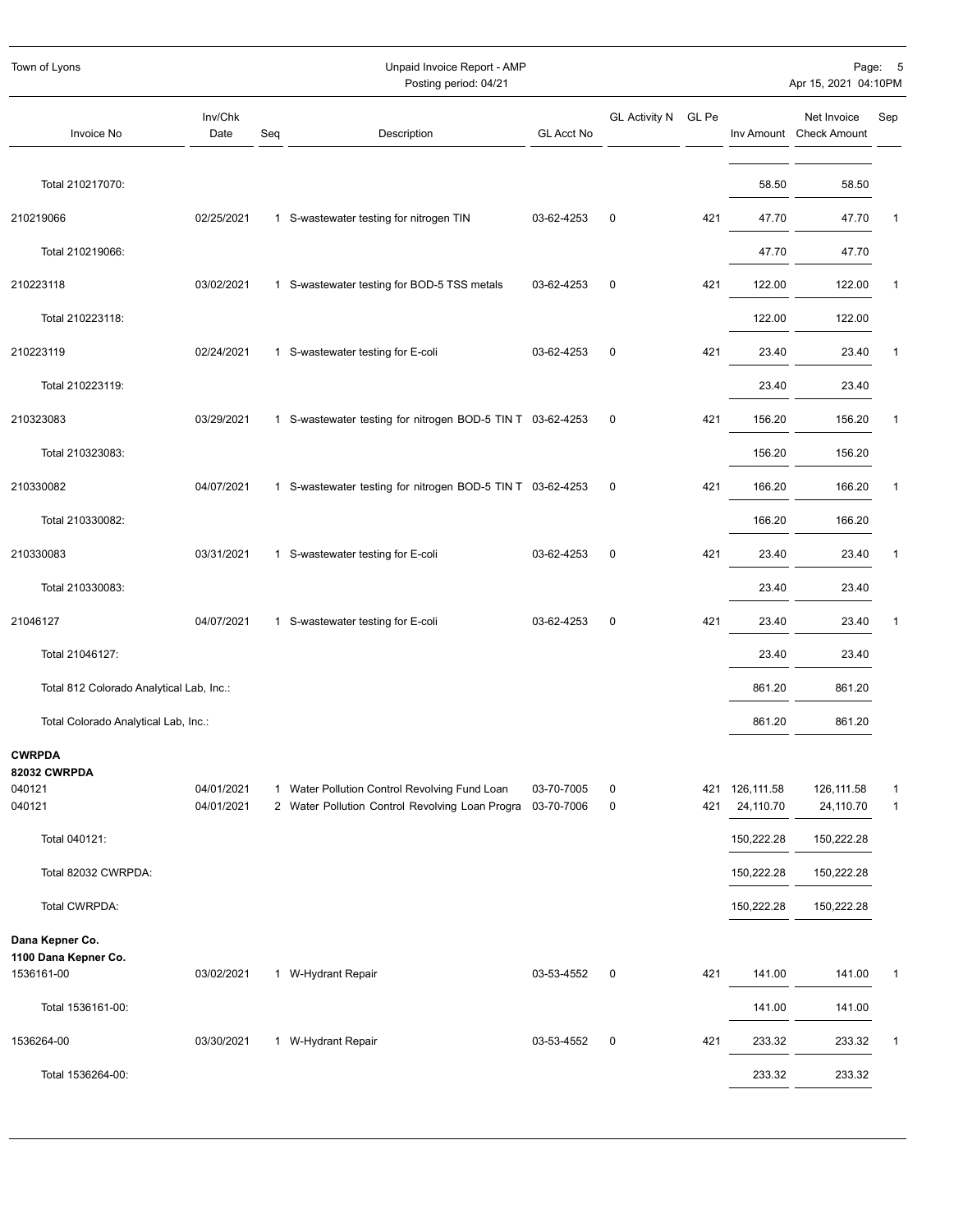| Town of Lyons                                                              |                 |     | Unpaid Invoice Report - AMP<br>Posting period: 04/21 |                   |                     |     |          | Apr 15, 2021 04:10PM                   | Page: 6      |
|----------------------------------------------------------------------------|-----------------|-----|------------------------------------------------------|-------------------|---------------------|-----|----------|----------------------------------------|--------------|
| Invoice No                                                                 | Inv/Chk<br>Date | Seq | Description                                          | <b>GL Acct No</b> | GL Activity N GL Pe |     |          | Net Invoice<br>Inv Amount Check Amount | Sep          |
| Total 1100 Dana Kepner Co.:                                                |                 |     |                                                      |                   |                     |     | 374.32   | 374.32                                 |              |
| Total Dana Kepner Co.:                                                     |                 |     |                                                      |                   |                     |     | 374.32   | 374.32                                 |              |
| Deep Rock Water<br>1630 Deep Rock Water                                    |                 |     |                                                      |                   |                     |     |          |                                        |              |
| 10684761 040221                                                            | 04/02/2021      |     | 1 G-Town Hall Water (Acct# 392920710684761)          | 01-44-4502        | 0                   | 421 | 63.36    | 63.36                                  | 1            |
| Total 10684761 040221:                                                     |                 |     |                                                      |                   |                     |     | 63.36    | 63.36                                  |              |
| 2344327 040221                                                             | 04/02/2021      |     | 1 G-Water PD (Acct # 15635122344327)                 | 01-58-4502        | 0                   | 421 | 32.04    | 32.04                                  | 1            |
| Total 2344327 040221:                                                      |                 |     |                                                      |                   |                     |     | 32.04    | 32.04                                  |              |
| Total 1630 Deep Rock Water:                                                |                 |     |                                                      |                   |                     |     | 95.40    | 95.40                                  |              |
| Total Deep Rock Water:                                                     |                 |     |                                                      |                   |                     |     | 95.40    | 95.40                                  |              |
| <b>Fusion Cloud Services, LLC</b><br>2000 Fusion Cloud Services, LLC       |                 |     |                                                      |                   |                     |     |          |                                        |              |
| 28122874                                                                   | 03/31/2021      |     | 1 PRC-303-823-8250                                   | 08-50-4301        | 0                   | 421 | 88.29    | 88.29                                  | 1            |
| 28122874                                                                   | 03/31/2021      |     | 2 G-Admin Phone                                      | 01-44-4301        | 0                   | 421 | 603.87   | 603.87                                 | $\mathbf{1}$ |
| Total 28122874:                                                            |                 |     |                                                      |                   |                     |     | 692.16   | 692.16                                 |              |
| 28122895                                                                   | 03/31/2021      |     | 1 G-Admin Phone                                      | 01-44-4301        | 0                   | 421 | 122.54   | 122.54                                 | -1           |
| Total 28122895:                                                            |                 |     |                                                      |                   |                     |     | 122.54   | 122.54                                 |              |
| Total 2000 Fusion Cloud Services, LLC:                                     |                 |     |                                                      |                   |                     |     | 814.70   | 814.70                                 |              |
| Total Fusion Cloud Services, LLC:                                          |                 |     |                                                      |                   |                     |     | 814.70   | 814.70                                 |              |
| Greystone Technology Group, Inc.<br>82252 Greystone Technology Group, Inc. |                 |     |                                                      |                   |                     |     |          |                                        |              |
| 55608                                                                      | 03/01/2021      |     | 1 G-Office 365 Cloud services                        | 01-44-4201        | 0                   | 421 | 494.00   | 494.00                                 |              |
| Total 55608:                                                               |                 |     |                                                      |                   |                     |     | 494.00   | 494.00                                 |              |
| Total 82252 Greystone Technology Group, Inc.:                              |                 |     |                                                      |                   |                     |     | 494.00   | 494.00                                 |              |
| Total Greystone Technology Group, Inc.:                                    |                 |     |                                                      |                   |                     |     | 494.00   | 494.00                                 |              |
| Humanadental Ins, Co                                                       |                 |     |                                                      |                   |                     |     |          |                                        |              |
| 1697 Humanadental Ins, Co<br>303998656                                     | 03/13/2021      |     | 1 G-Alloc Dental Insurance APR 2021                  | 01-02-2031        | 0                   | 421 | 1,479.47 | 1,479.47                               | $\mathbf{1}$ |
| Total 303998656:                                                           |                 |     |                                                      |                   |                     |     | 1,479.47 | 1,479.47                               |              |
| Total 1697 Humanadental Ins, Co:                                           |                 |     |                                                      |                   |                     |     | 1,479.47 | 1,479.47                               |              |
| Total Humanadental Ins, Co:                                                |                 |     |                                                      |                   |                     |     | 1,479.47 | 1,479.47                               |              |
| Kumar & Associates, Inc<br>82489 Kumar & Associates, Inc                   |                 |     |                                                      |                   |                     |     |          |                                        |              |
| 204204                                                                     | 02/24/2021      |     | 1 FEMA-2nd Ave Bridge                                | 19-61-4006        | 20130527            | 421 | 2,282.50 | 2,282.50                               | $\mathbf{1}$ |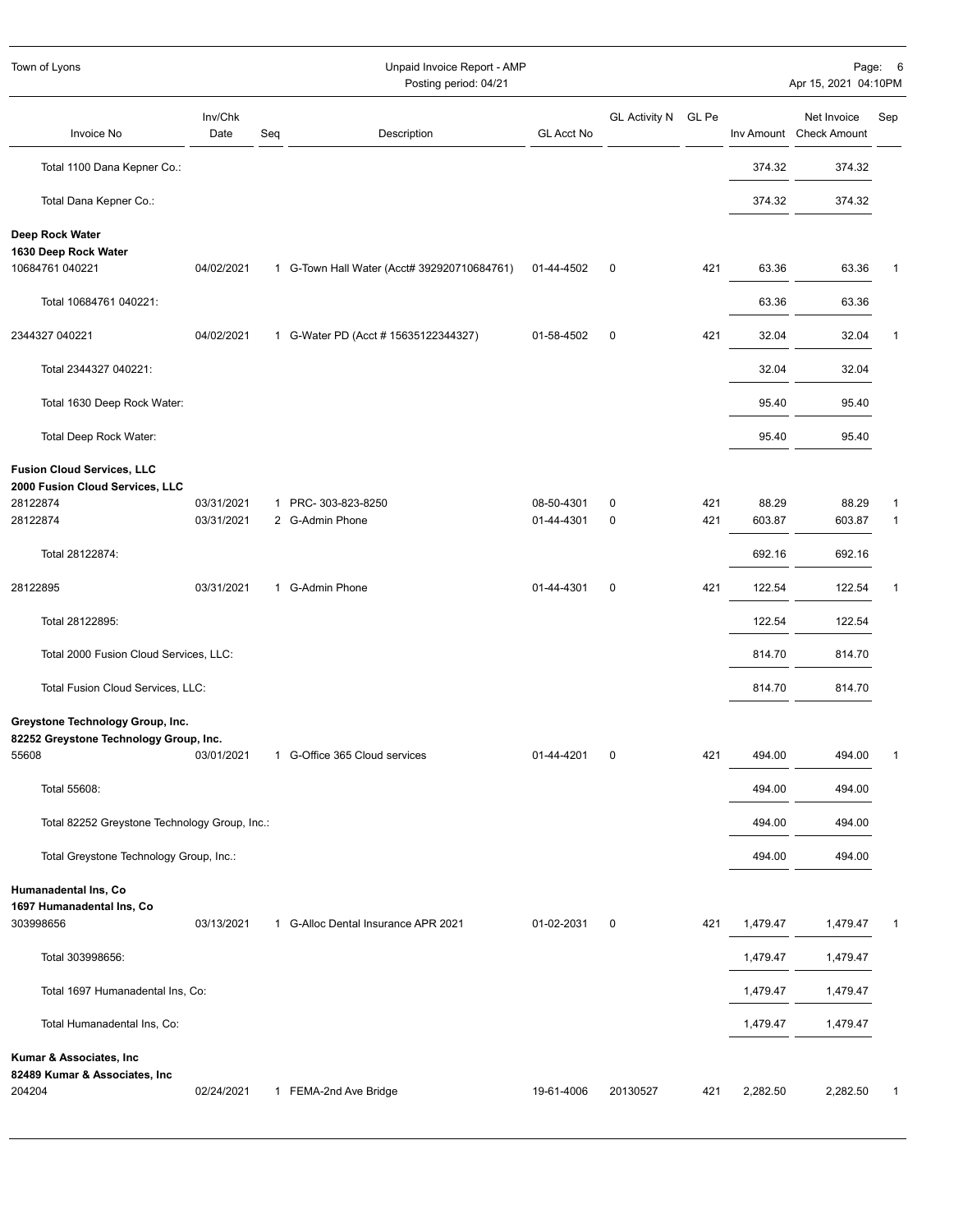| Town of Lyons                                                                   |                 |     | Unpaid Invoice Report - AMP<br>Posting period: 04/21 |                   |                     |     |          | Apr 15, 2021 04:10PM                   | Page: 7     |
|---------------------------------------------------------------------------------|-----------------|-----|------------------------------------------------------|-------------------|---------------------|-----|----------|----------------------------------------|-------------|
| <b>Invoice No</b>                                                               | Inv/Chk<br>Date | Seq | Description                                          | <b>GL Acct No</b> | GL Activity N GL Pe |     |          | Net Invoice<br>Inv Amount Check Amount | Sep         |
| Total 204204:                                                                   |                 |     |                                                      |                   |                     |     | 2,282.50 | 2,282.50                               |             |
| Total 82489 Kumar & Associates, Inc:                                            |                 |     |                                                      |                   |                     |     | 2,282.50 | 2,282.50                               |             |
| Total Kumar & Associates, Inc:                                                  |                 |     |                                                      |                   |                     |     | 2,282.50 | 2,282.50                               |             |
| Landis+Gyr Technologies, Inc.<br>1700 Landis+Gyr Technologies, Inc.<br>90333694 | 02/17/2021      |     | 1 E-Hosting Fees                                     | 02-65-4501        | $\mathbf 0$         | 421 | 9.62     | 9.62                                   | $\mathbf 1$ |
| Total 90333694:                                                                 |                 |     |                                                      |                   |                     |     | 9.62     | 9.62                                   |             |
| 90334459                                                                        | 03/26/2021      |     | 1 E-Hosting Fees                                     | 02-65-4501        | $\mathbf 0$         | 421 | 11.19    | 11.19                                  | 1           |
| Total 90334459:                                                                 |                 |     |                                                      |                   |                     |     | 11.19    | 11.19                                  |             |
| Total 1700 Landis+Gyr Technologies, Inc.:                                       |                 |     |                                                      |                   |                     |     | 20.81    | 20.81                                  |             |
| Total Landis+Gyr Technologies, Inc.:                                            |                 |     |                                                      |                   |                     |     | 20.81    | 20.81                                  |             |
| <b>Lewan &amp; Associates</b>                                                   |                 |     |                                                      |                   |                     |     |          |                                        |             |
| 1985 Lewan & Associates<br>IN1239215                                            | 04/01/2021      |     | 1 G-Xerox Main/Town Hall CPP26950-02                 | 01-44-4702        | $\mathbf 0$         | 421 | 300.88   | 300.88                                 | 1           |
| Total IN1239215:                                                                |                 |     |                                                      |                   |                     |     | 300.88   | 300.88                                 |             |
| IN1240649                                                                       | 04/05/2021      |     | 1 G-Xerox Main/Town Hall CPP90639-01                 | 01-44-4702        | $\pmb{0}$           | 421 | 99.61    | 99.61                                  | 1           |
| Total IN1240649:                                                                |                 |     |                                                      |                   |                     |     | 99.61    | 99.61                                  |             |
| Total 1985 Lewan & Associates:                                                  |                 |     |                                                      |                   |                     |     | 400.49   | 400.49                                 |             |
| Total Lewan & Associates:                                                       |                 |     |                                                      |                   |                     |     | 400.49   | 400.49                                 |             |
| Lewis, Dave<br>82521 Lewis, Dave                                                |                 |     |                                                      |                   |                     |     |          |                                        |             |
| 03192021                                                                        | 03/19/2021      |     | 1 G-Balance of Escrow deposit unused for ADU         | 01-02-2044        | 300125              | 421 | 114.00   | 114.00                                 | 1           |
| Total 03192021:                                                                 |                 |     |                                                      |                   |                     |     | 114.00   | 114.00                                 |             |
| Total 82521 Lewis, Dave:                                                        |                 |     |                                                      |                   |                     |     | 114.00   | 114.00                                 |             |
| Total Lewis, Dave:                                                              |                 |     |                                                      |                   |                     |     | 114.00   | 114.00                                 |             |
| Longmont Humane Society Inc.<br>2051 Longmont Humane Society Inc.<br>LY3312021  | 03/31/2021      |     | 1 G-Contract Fee                                     | 01-55-4704        | 0                   | 421 | 407.00   | 407.00                                 | $\mathbf 1$ |
| Total LY3312021:                                                                |                 |     |                                                      |                   |                     |     | 407.00   | 407.00                                 |             |
| Total 2051 Longmont Humane Society Inc.:                                        |                 |     |                                                      |                   |                     |     | 407.00   | 407.00                                 |             |
| Total Longmont Humane Society Inc.:                                             |                 |     |                                                      |                   |                     |     | 407.00   | 407.00                                 |             |
| Longmont, City of                                                               |                 |     |                                                      |                   |                     |     |          |                                        |             |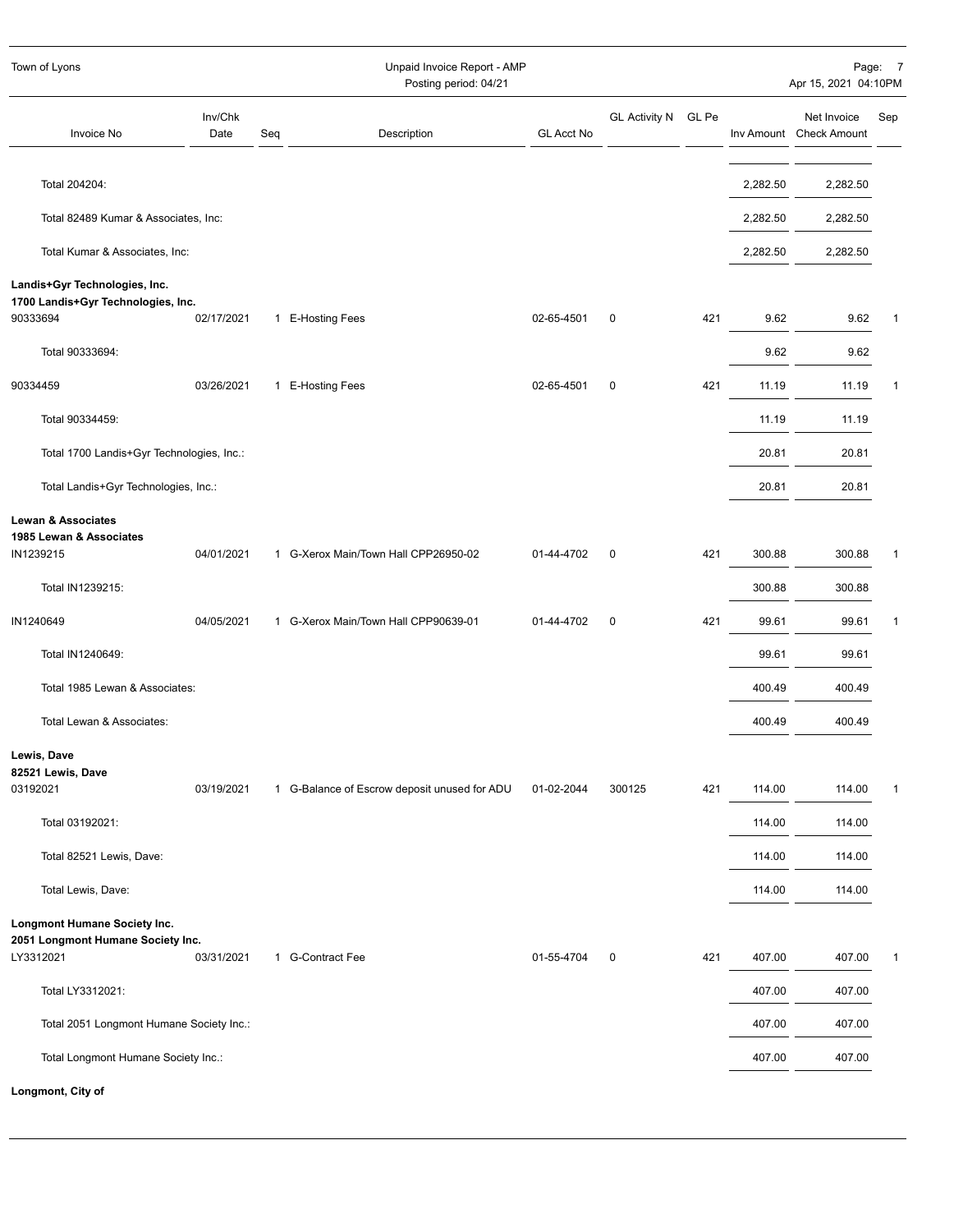| Town of Lyons                             |                 |     | Unpaid Invoice Report - AMP<br>Posting period: 04/21 |                   |                      |       |           | Apr 15, 2021 04:10PM                   | Page: 8      |
|-------------------------------------------|-----------------|-----|------------------------------------------------------|-------------------|----------------------|-------|-----------|----------------------------------------|--------------|
|                                           |                 |     |                                                      |                   |                      |       |           |                                        |              |
| Invoice No                                | Inv/Chk<br>Date | Seq | Description                                          | <b>GL Acct No</b> | <b>GL Activity N</b> | GL Pe |           | Net Invoice<br>Inv Amount Check Amount | Sep          |
| 780 Longmont, City of<br>032721STMT 24432 | 03/27/2021      |     | 1 S-198 2nd Ave. Plant Electric                      | 03-62-4300        | $\mathbf 0$          | 421   | 617.00    | 617.00                                 | 1            |
| Total 032721STMT 24432:                   |                 |     |                                                      |                   |                      |       | 617.00    | 617.00                                 |              |
| 032721STMT 26020                          | 03/27/2021      |     | 1 W-2135 Apple Valley Rd. Pump Electric              | 03-52-4300        | 0                    | 421   | 27.00     | 27.00                                  | 1            |
| Total 032721STMT 26020:                   |                 |     |                                                      |                   |                      |       | 27.00     | 27.00                                  |              |
| 032721STMT 26530                          | 03/27/2021      |     | 1 W-2186 Apple Valley Rd Plant Electric              | 03-52-4300        | $\mathbf 0$          | 421   | 30.57     | 30.57                                  | 1            |
| Total 032721STMT 26530:                   |                 |     |                                                      |                   |                      |       | 30.57     | 30.57                                  |              |
| 032721STMT 59258                          | 03/21/2021      |     | 1 W-12594 53rd St. HSPS Electric                     | 03-53-4300        | 0                    | 421   | 1,657.56  | 1,657.56                               | 1            |
| 032721STMT 59258                          | 03/21/2021      |     | 2 W-12594 53rd St. HSPS Electric                     | 03-53-4300        | 0                    | 421   | 128.00    | 128.00                                 | 1            |
| 032721STMT 59258                          | 03/21/2021      |     | 3 W-12954 53rd St. Longmont Water Services           | 03-52-4550        | 0                    | 421   | 11,008.03 | 11,008.03                              | $\mathbf{1}$ |
| Total 032721STMT 59258:                   |                 |     |                                                      |                   |                      |       | 12,793.59 | 12,793.59                              |              |
| 032721STMT 67545                          | 03/27/2021      |     | 1 s-4100 UTE Hwy                                     | 03-64-4551        | $\mathbf 0$          | 421   | 108.50    | 108.50                                 | 1            |
| Total 032721STMT 67545:                   |                 |     |                                                      |                   |                      |       | 108.50    | 108.50                                 |              |
| 032721STMT 70937                          | 03/27/2021      |     | 1 S-324 McConnell Dr. Unit B                         | 03-64-4551        | $\pmb{0}$            | 421   | 271.50    | 271.50                                 | 1            |
| Total 032721STMT 70937:                   |                 |     |                                                      |                   |                      |       | 271.50    | 271.50                                 |              |
| 032721STMT 98364                          | 03/27/2021      |     | 1 G-STR-4651 Ute Hwy Public Works Rep Bldg           | 01-44-4300        | $\mathbf 0$          | 421   | 122.68    | 122.68                                 | 1            |
| Total 032721STMT 98364:                   |                 |     |                                                      |                   |                      |       | 122.68    | 122.68                                 |              |
| 032721STMT 98365                          | 03/27/2021      |     | 1 G-STR-4651 Ute Hwy Public Works Op Bldg A          | 01-44-4300        | 0                    | 421   | 158.96    | 158.96                                 | 1            |
| Total 032721STMT 98365:                   |                 |     |                                                      |                   |                      |       | 158.96    | 158.96                                 |              |
| 032721STMT 98920                          | 03/27/2021      |     | 1 S-Eastern Corridor Lift Station                    | 03-64-4551        | 0                    | 421   | 48.52     | 48.52                                  | 1            |
| Total 032721STMT 98920:                   |                 |     |                                                      |                   |                      |       | 48.52     | 48.52                                  |              |
| Total 780 Longmont, City of:              |                 |     |                                                      |                   |                      |       | 14,178.32 | 14,178.32                              |              |
| Total Longmont, City of:                  |                 |     |                                                      |                   |                      |       | 14,178.32 | 14,178.32                              |              |
| <b>Lyons Communications</b>               |                 |     |                                                      |                   |                      |       |           |                                        |              |
| 2149 Lyons Communications LLC<br>003617   | 04/01/2021      |     | 1 G-Allocated Internet Service                       | 01-44-4201        | 0                    | 421   | 261.90    | 261.90                                 | 1            |
| Total 003617:                             |                 |     |                                                      |                   |                      |       | 261.90    | 261.90                                 |              |
| Total 2149 Lyons Communications LLC:      |                 |     |                                                      |                   |                      |       | 261.90    | 261.90                                 |              |
| Total Lyons Communications:               |                 |     |                                                      |                   |                      |       | 261.90    | 261.90                                 |              |
| MEAN                                      |                 |     |                                                      |                   |                      |       |           |                                        |              |
| 2190 M E A N<br>301795                    | 04/07/2021      |     | 1 E-WAPA billing April 2021                          | 02-65-4550        | 0                    | 421   | 79,736.27 | 79,736.27                              | 1            |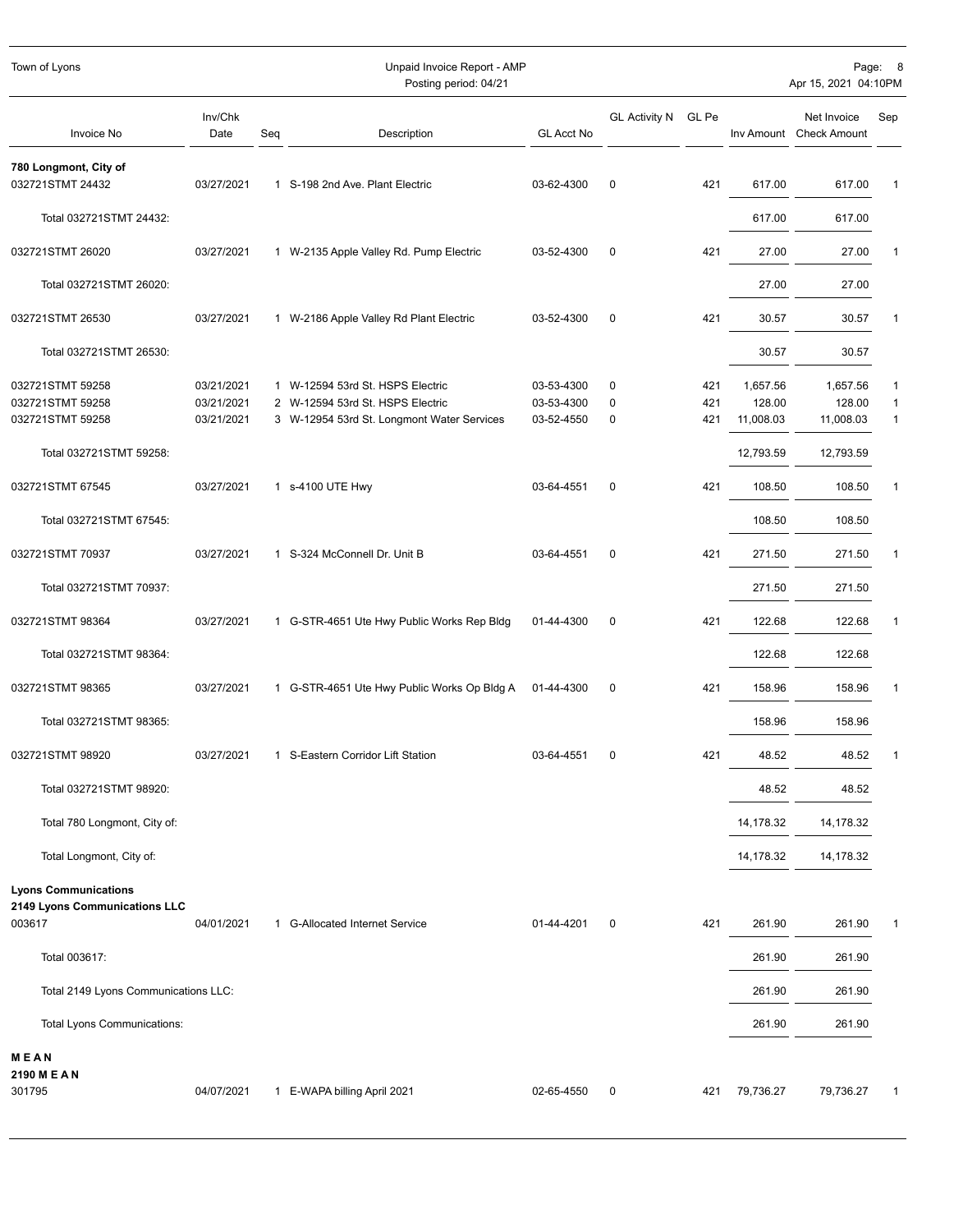| Town of Lyons                                                                               |                 |     | Unpaid Invoice Report - AMP<br>Posting period: 04/21 |                   |                     |     |           | Apr 15, 2021 04:10PM                   | Page: 9        |
|---------------------------------------------------------------------------------------------|-----------------|-----|------------------------------------------------------|-------------------|---------------------|-----|-----------|----------------------------------------|----------------|
| Invoice No                                                                                  | Inv/Chk<br>Date | Seq | Description                                          | <b>GL Acct No</b> | GL Activity N GL Pe |     |           | Net Invoice<br>Inv Amount Check Amount | Sep            |
| Total 301795:                                                                               |                 |     |                                                      |                   |                     |     | 79,736.27 | 79,736.27                              |                |
| Total 2190 M E A N:                                                                         |                 |     |                                                      |                   |                     |     | 79,736.27 | 79,736.27                              |                |
| Total M E A N:                                                                              |                 |     |                                                      |                   |                     |     | 79,736.27 | 79,736.27                              |                |
| <b>Main Street LLC</b><br>82519 Main Street LLC<br>03192021                                 | 03/19/2021      |     | 1 G-Balance of Escrow Deposity unused from 4         | 01-02-2044        | 0                   | 421 | 2,000.00  | 2,000.00                               | $\mathbf 1$    |
| Total 03192021:                                                                             |                 |     |                                                      |                   |                     |     | 2,000.00  | 2,000.00                               |                |
| Total 82519 Main Street LLC:                                                                |                 |     |                                                      |                   |                     |     | 2,000.00  | 2,000.00                               |                |
| Total Main Street LLC:                                                                      |                 |     |                                                      |                   |                     |     | 2,000.00  | 2,000.00                               |                |
| McCain, Steve<br>82524 McCain, Steve                                                        |                 |     |                                                      |                   |                     |     |           |                                        |                |
| 03192021                                                                                    | 03/19/2021      |     | 1 G-Balance of Escrow deposit unused variance        | 01-02-2044        | 20190204            | 421 | 242.40    | 242.40                                 | $\overline{1}$ |
| Total 03192021:                                                                             |                 |     |                                                      |                   |                     |     | 242.40    | 242.40                                 |                |
| Total 82524 McCain, Steve:                                                                  |                 |     |                                                      |                   |                     |     | 242.40    | 242.40                                 |                |
| Total McCain, Steve:                                                                        |                 |     |                                                      |                   |                     |     | 242.40    | 242.40                                 |                |
| <b>McDonald Farms Enterprises Inc</b><br>2230 McDonald Farms Enterprises Inc<br>037703-1535 | 02/23/2021      |     | 1 S-WWTP Sludge Disposal                             | 03-62-4550        | $\pmb{0}$           | 421 | 533.15    | 533.15                                 | $\mathbf{1}$   |
| Total 037703-1535:                                                                          |                 |     |                                                      |                   |                     |     | 533.15    | 533.15                                 |                |
| 037703-1536                                                                                 | 02/25/2021      |     | 1 S-WWTP Sludge Disposal                             | 03-62-4550        | 0                   | 421 | 353.00    | 353.00                                 | $\mathbf{1}$   |
| Total 037703-1536:                                                                          |                 |     |                                                      |                   |                     |     | 353.00    | 353.00                                 |                |
| 037703-1537                                                                                 | 03/01/2021      |     | 1 S-WWTP Sludge Disposal                             | 03-62-4550        | 0                   | 421 | 530.40    | 530.40                                 | $\mathbf{1}$   |
| Total 037703-1537:                                                                          |                 |     |                                                      |                   |                     |     | 530.40    | 530.40                                 |                |
| 037703-1542                                                                                 | 03/29/2021      |     | 1 S-WWTP Sludge Disposal                             | 03-62-4550        | 0                   | 421 | 574.40    | 574.40                                 | $\mathbf{1}$   |
| Total 037703-1542:                                                                          |                 |     |                                                      |                   |                     |     | 574.40    | 574.40                                 |                |
| 037703-1543                                                                                 | 04/02/2021      |     | 1 S-WWTP Sludge Disposal                             | 03-62-4550        | $\pmb{0}$           | 421 | 514.18    | 514.18                                 | $\mathbf{1}$   |
| Total 037703-1543:                                                                          |                 |     |                                                      |                   |                     |     | 514.18    | 514.18                                 |                |
| 037703-1544                                                                                 | 04/06/2021      |     | 1 S-WWTP Sludge Disposal                             | 03-62-4550        | $\pmb{0}$           | 421 | 364.00    | 364.00                                 | $\mathbf{1}$   |
| Total 037703-1544:                                                                          |                 |     |                                                      |                   |                     |     | 364.00    | 364.00                                 |                |
| 037703-1545                                                                                 | 04/08/2021      |     | 1 S-WWTP Sludge Disposal                             | 03-62-4550        | $\pmb{0}$           | 421 | 559.00    | 559.00                                 | $\mathbf{1}$   |
| Total 037703-1545:                                                                          |                 |     |                                                      |                   |                     |     | 559.00    | 559.00                                 |                |
|                                                                                             |                 |     |                                                      |                   |                     |     |           |                                        |                |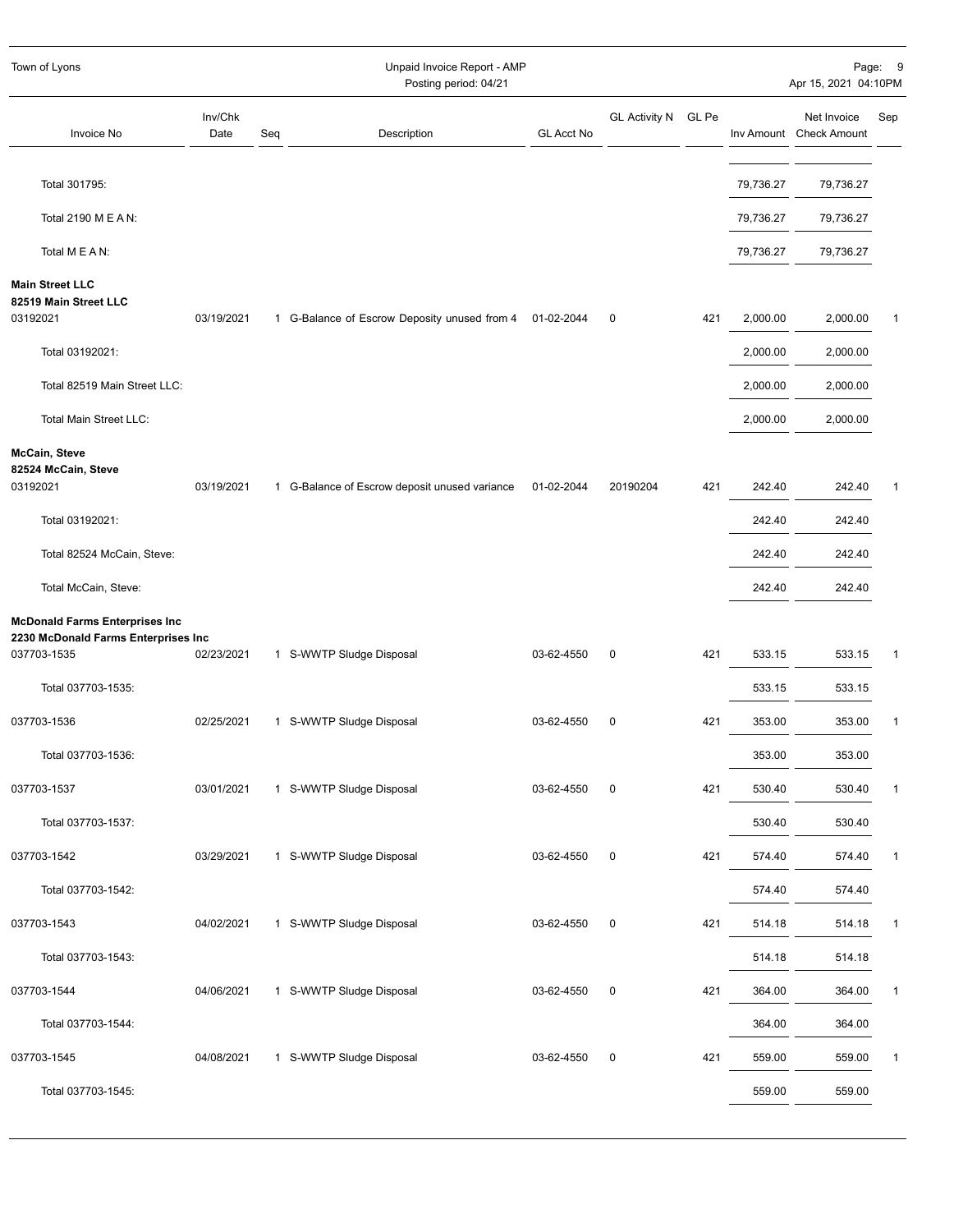| Town of Lyons                                  |                          |     | Unpaid Invoice Report - AMP<br>Posting period: 04/21          |                          |                     |            |                 | Apr 15, 2021 04:10PM                   | Page: 10          |
|------------------------------------------------|--------------------------|-----|---------------------------------------------------------------|--------------------------|---------------------|------------|-----------------|----------------------------------------|-------------------|
| Invoice No                                     | Inv/Chk<br>Date          | Seq | Description                                                   | GL Acct No               | GL Activity N GL Pe |            |                 | Net Invoice<br>Inv Amount Check Amount | Sep               |
| Total 2230 McDonald Farms Enterprises Inc:     |                          |     |                                                               |                          |                     |            | 3,428.13        | 3,428.13                               |                   |
| Total McDonald Farms Enterprises Inc:          |                          |     |                                                               |                          |                     |            | 3,428.13        | 3,428.13                               |                   |
| Miller, Wendy<br>82086 Miller, Wendy<br>041321 | 04/13/2021               |     | 1 G-Reimbursement for NSF Fees                                | 01-50-4250               | $\mathbf 0$         | 421        | 31.00           | 31.00                                  | 1                 |
| Total 041321:                                  |                          |     |                                                               |                          |                     |            | 31.00           | 31.00                                  |                   |
| Total 82086 Miller, Wendy:                     |                          |     |                                                               |                          |                     |            | 31.00           | 31.00                                  |                   |
| Total Miller, Wendy:                           |                          |     |                                                               |                          |                     |            | 31.00           | 31.00                                  |                   |
| <b>MUNICODE</b><br><b>2367 MUNICODE</b>        |                          |     |                                                               |                          |                     |            |                 |                                        |                   |
| 00355969                                       | 03/31/2021               |     | 1 G-Municipal Code Supplement Pages                           | 01-44-4711               | $\mathbf 0$         | 421        | 3,289.23        | 3,289.23                               | 1                 |
| Total 00355969:                                |                          |     |                                                               |                          |                     |            | 3,289.23        | 3,289.23                               |                   |
| Total 2367 MUNICODE:                           |                          |     |                                                               |                          |                     |            | 3,289.23        | 3,289.23                               |                   |
| Total MUNICODE:                                |                          |     |                                                               |                          |                     |            | 3,289.23        | 3,289.23                               |                   |
| Murraysmith, Inc.<br>82344 Murraysmith, Inc.   |                          |     |                                                               |                          |                     |            |                 |                                        |                   |
| 19-2529.01-5                                   | 03/23/2021               |     | 1 W-Engineering Services Longs Peak Line                      | 03-66-6000               | 20190101            | 421        | 3,176.50        | 3,176.50                               | 1                 |
| Total 19-2529.01-5:                            |                          |     |                                                               |                          |                     |            | 3,176.50        | 3,176.50                               |                   |
| M041321                                        | 04/13/2021               |     | 1 G-On Call Services                                          | 01-44-4501               | $\mathbf 0$         | 421        | 1,377.00        | 1,377.00                               | 1                 |
| M041321<br>M041321                             | 04/13/2021<br>04/13/2021 |     | 2 G-Planning & Zoning Summit Housing<br>3 G-Planning & Zoning | 01-54-4501<br>01-44-4501 | 300218<br>300218    | 421<br>421 | 91.00<br>819.00 | 91.00<br>819.00                        | 1<br>$\mathbf{1}$ |
| Total M041321:                                 |                          |     |                                                               |                          |                     |            | 2,287.00        | 2,287.00                               |                   |
| Total 82344 Murraysmith, Inc.:                 |                          |     |                                                               |                          |                     |            | 5,463.50        | 5,463.50                               |                   |
| Total Murraysmith, Inc.:                       |                          |     |                                                               |                          |                     |            | 5,463.50        | 5,463.50                               |                   |
| N Line Electric, LLC                           |                          |     |                                                               |                          |                     |            |                 |                                        |                   |
| 2375 N Line Electric, LLC<br>23669             | 04/01/2021               |     | 1 E-Line Services On Call Fees                                | 02-65-4501               | $\mathbf 0$         | 421        | 268.00          | 268.00                                 | 1                 |
| Total 23669:                                   |                          |     |                                                               |                          |                     |            | 268.00          | 268.00                                 |                   |
| 23699                                          | 04/08/2021               |     | 1 E-Electrical Design Services                                | 02-65-4501               | $\pmb{0}$           | 421        | 1,102.50        | 1,102.50                               | 1                 |
| Total 23699:                                   |                          |     |                                                               |                          |                     |            | 1,102.50        | 1,102.50                               |                   |
| 23720                                          | 04/09/2021               |     | 1 E-2nd Ave Electric                                          | 02-66-6000               | 2020103             | 421        | 945.00          | 945.00                                 | 1                 |
| Total 23720:                                   |                          |     |                                                               |                          |                     |            | 945.00          | 945.00                                 |                   |
| Total 2375 N Line Electric, LLC:               |                          |     |                                                               |                          |                     |            | 2,315.50        | 2,315.50                               |                   |
|                                                |                          |     |                                                               |                          |                     |            |                 |                                        |                   |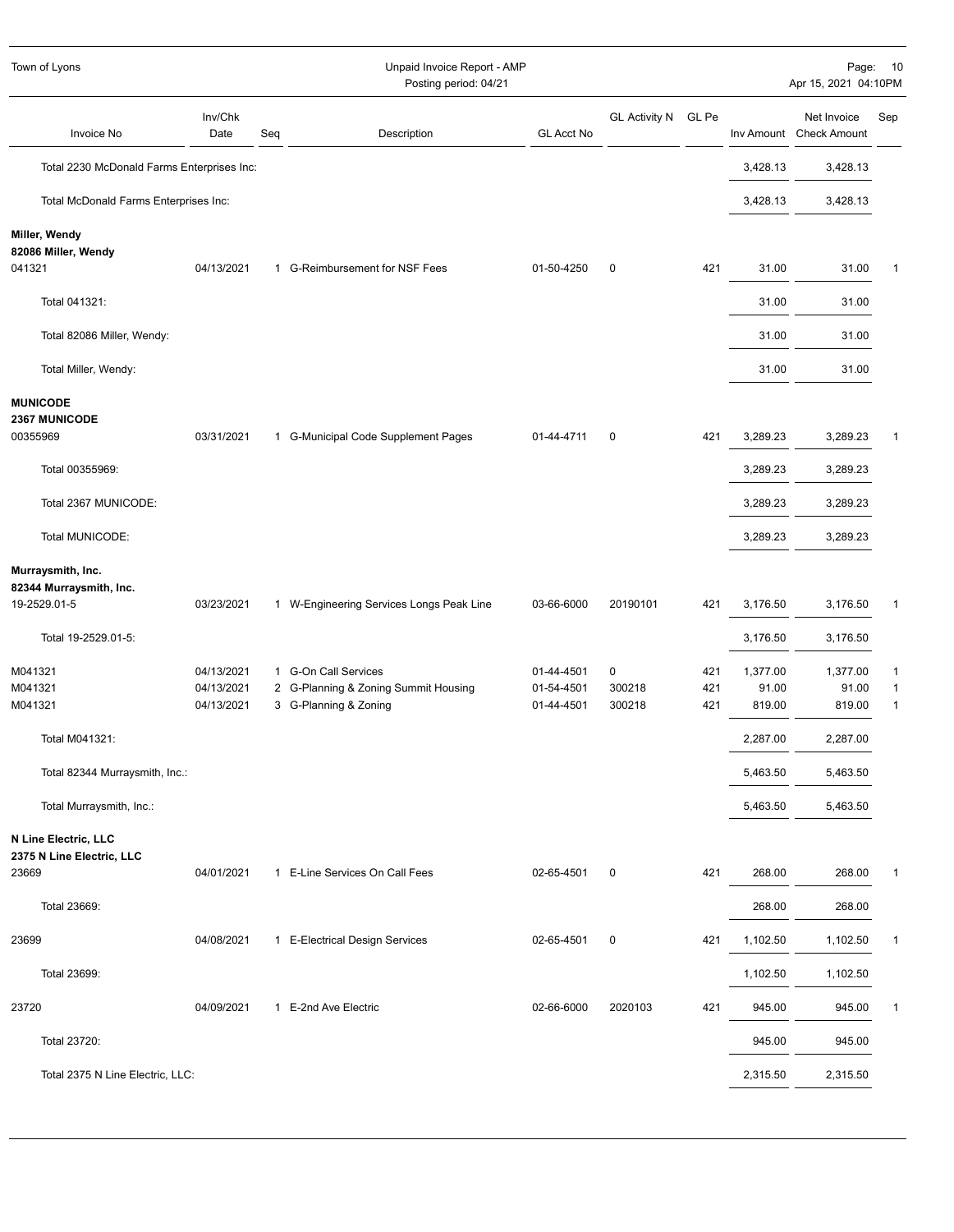| Town of Lyons                                                            |                 | Unpaid Invoice Report - AMP<br>Posting period: 04/21 |                                               |                   |                      |       |          |                                        | Page: 11<br>Apr 15, 2021 04:10PM |
|--------------------------------------------------------------------------|-----------------|------------------------------------------------------|-----------------------------------------------|-------------------|----------------------|-------|----------|----------------------------------------|----------------------------------|
| Invoice No                                                               | Inv/Chk<br>Date | Seq                                                  | Description                                   | <b>GL Acct No</b> | <b>GL Activity N</b> | GL Pe |          | Net Invoice<br>Inv Amount Check Amount | Sep                              |
| Total N Line Electric, LLC:                                              |                 |                                                      |                                               |                   |                      |       | 2,315.50 | 2,315.50                               |                                  |
| Nebraska Municipal Power Pool<br>2420 Nebraska Municipal Power Pool      |                 |                                                      |                                               |                   |                      |       |          |                                        |                                  |
| 18536                                                                    | 04/01/2021      |                                                      | 1 E-Member Dues                               | 02-50-4203        | 0                    | 421   | 1,262.87 | 1,262.87                               |                                  |
| Total 18536:                                                             |                 |                                                      |                                               |                   |                      |       | 1,262.87 | 1,262.87                               |                                  |
| Total 2420 Nebraska Municipal Power Pool:                                |                 |                                                      |                                               |                   |                      |       | 1,262.87 | 1,262.87                               |                                  |
| Total Nebraska Municipal Power Pool:                                     |                 |                                                      |                                               |                   |                      |       | 1,262.87 | 1,262.87                               |                                  |
| <b>Northern Water</b>                                                    |                 |                                                      |                                               |                   |                      |       |          |                                        |                                  |
| 2450 Northern Water<br>111920                                            | 11/19/2020      |                                                      | 1 W-Carryover Fees 2021 145 AF                | 03-53-4258        | 0                    | 421   | 6,950.12 | 6,950.12                               |                                  |
| Total 111920:                                                            |                 |                                                      |                                               |                   |                      |       | 6,950.12 | 6,950.12                               |                                  |
| Total 2450 Northern Water:                                               |                 |                                                      |                                               |                   |                      |       | 6,950.12 | 6,950.12                               |                                  |
| <b>Total Northern Water:</b>                                             |                 |                                                      |                                               |                   |                      |       | 6,950.12 | 6,950.12                               |                                  |
| Occupational Health Centers of SW                                        |                 |                                                      |                                               |                   |                      |       |          |                                        |                                  |
| 81980 Occupational Health Centers of SW<br>14693281                      | 03/02/2021      |                                                      | 1 PW-Hepatitis Shot Klye                      | 01-59-4501        | 0                    | 421   | 68.50    | 68.50                                  |                                  |
| 14693281                                                                 | 03/02/2021      |                                                      | 2 PW-Hepatitis Shot Kyle                      | 08-50-4501        | 0                    | 421   | 68.50    | 68.50                                  | 1                                |
| Total 14693281:                                                          |                 |                                                      |                                               |                   |                      |       | 137.00   | 137.00                                 |                                  |
| Total 81980 Occupational Health Centers of SW:                           |                 |                                                      |                                               |                   |                      |       | 137.00   | 137.00                                 |                                  |
| Total Occupational Health Centers of SW:                                 |                 |                                                      |                                               |                   |                      |       | 137.00   | 137.00                                 |                                  |
| Otak, Inc                                                                |                 |                                                      |                                               |                   |                      |       |          |                                        |                                  |
| 82459 Otak, Inc<br>000002210100                                          | 02/08/2021      |                                                      | 1 FEMA-2nd Ave Bridge Design                  | 19-61-4006        | 20130527             | 421   | 2,080.00 | 2,080.00                               |                                  |
| Total 000002210100:                                                      |                 |                                                      |                                               |                   |                      |       | 2,080.00 | 2,080.00                               |                                  |
|                                                                          |                 |                                                      |                                               |                   |                      |       |          |                                        |                                  |
| Total 82459 Otak, Inc:                                                   |                 |                                                      |                                               |                   |                      |       | 2,080.00 | 2,080.00                               |                                  |
| Total Otak, Inc:                                                         |                 |                                                      |                                               |                   |                      |       | 2,080.00 | 2,080.00                               |                                  |
| Peak 2 Peak Commercial Cleaning<br>82311 Peak 2 Peak Commercial Cleaning |                 |                                                      |                                               |                   |                      |       |          |                                        |                                  |
| 8238                                                                     | 04/01/2021      |                                                      | 1 G-Janitorial Services Sheriff Office        | 01-58-4506        | 0                    | 421   | 492.75   | 492.75                                 | 1                                |
| 8238                                                                     | 04/01/2021      |                                                      | 2 G-Janitorial Services Depot                 | 01-44-4506        | 0                    | 421   | 253.08   | 253.08                                 | 1                                |
| 8238                                                                     | 04/01/2021      |                                                      | 3 G-Janitorial Services Town Hall             | 01-44-4506        | 0                    | 421   | 618.75   | 618.75                                 | $\mathbf{1}$                     |
| 8238                                                                     | 04/01/2021      |                                                      | 4 G-Janitorial Services Senior Meeting Center | 01-55-4706        | 0                    | 421   | 60.00    | 60.00                                  | 1                                |
| 8238                                                                     | 04/01/2021      |                                                      | 5 G-Janitorial Services Public Works          | 01-44-4506        | 0                    | 421   | 405.00   | 405.00                                 | $\mathbf{1}$                     |
| Total 8238:                                                              |                 |                                                      |                                               |                   |                      |       | 1,829.58 | 1,829.58                               |                                  |
| Total 82311 Peak 2 Peak Commercial Cleaning:                             |                 |                                                      |                                               |                   |                      |       | 1,829.58 | 1,829.58                               |                                  |
| Total Peak 2 Peak Commercial Cleaning:                                   |                 |                                                      |                                               |                   |                      |       | 1,829.58 | 1,829.58                               |                                  |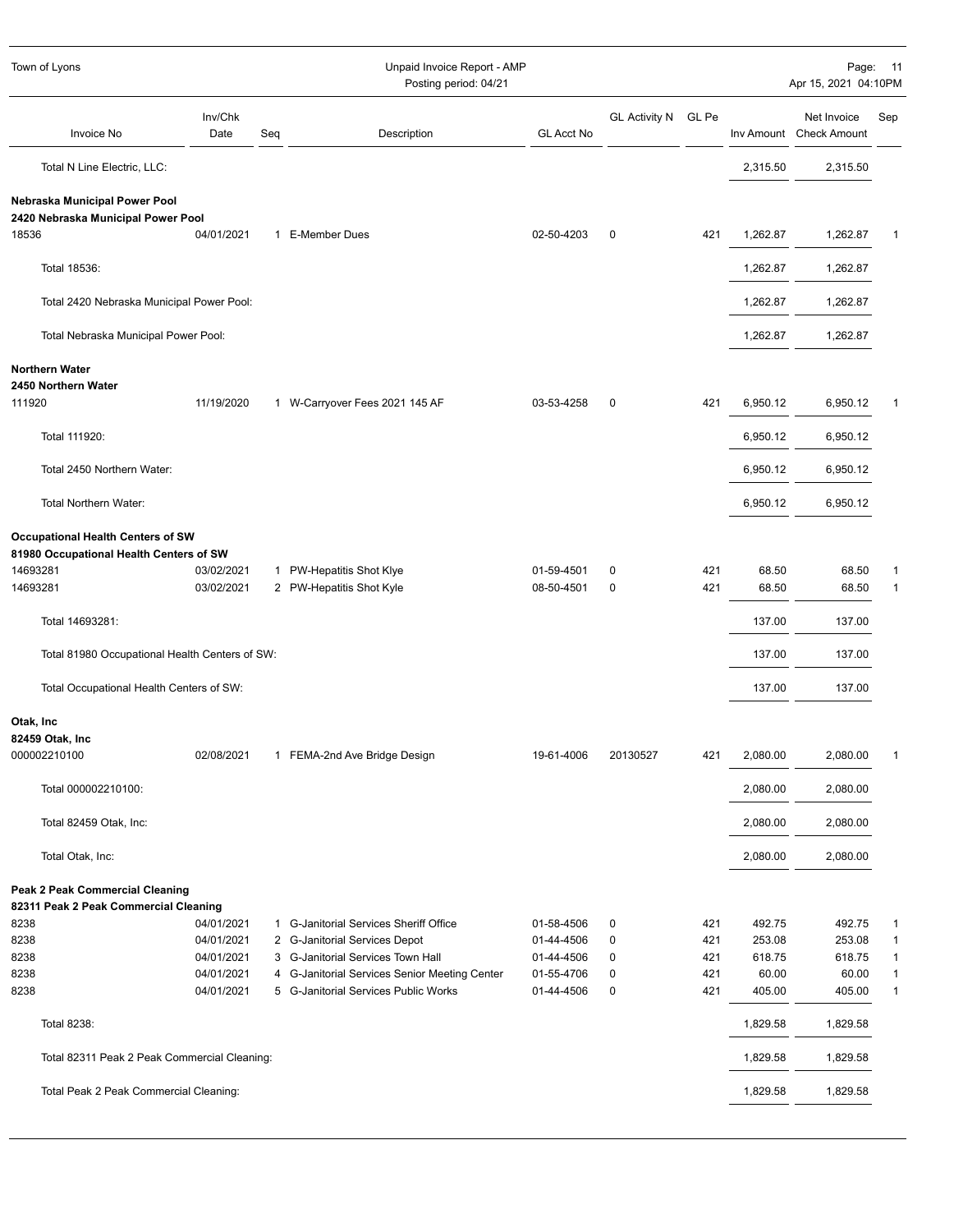| Town of Lyons                                    |                 |     | Unpaid Invoice Report - AMP<br>Posting period: 04/21                       |                          |                     |            |           | Page:<br>12<br>Apr 15, 2021 04:10PM    |              |  |
|--------------------------------------------------|-----------------|-----|----------------------------------------------------------------------------|--------------------------|---------------------|------------|-----------|----------------------------------------|--------------|--|
| Invoice No                                       | Inv/Chk<br>Date | Seq | Description                                                                | <b>GL Acct No</b>        | GL Activity N GL Pe |            |           | Net Invoice<br>Inv Amount Check Amount | Sep          |  |
| <b>Prairie Mountain Publishing Company</b>       |                 |     |                                                                            |                          |                     |            |           |                                        |              |  |
| 2676 Prairie Mountain Publishing Co.             |                 |     |                                                                            |                          |                     |            |           |                                        |              |  |
| 0000267962                                       | 03/31/2021      |     | 1 G-Legal Public Notice Employment Ad<br>2 G-Notice of Ordinance 1097-1098 | 08-50-4505<br>01-52-4505 | 0                   | 421<br>421 | 855.00    | 855.00                                 | 1            |  |
| 0000267962                                       | 03/31/2021      |     |                                                                            |                          | 0                   |            | 13.63     | 13.63                                  | 1            |  |
| Total 0000267962:                                |                 |     |                                                                            |                          |                     |            | 868.63    | 868.63                                 |              |  |
| Total 2676 Prairie Mountain Publishing Co.:      |                 |     |                                                                            |                          |                     |            | 868.63    | 868.63                                 |              |  |
| Total Prairie Mountain Publishing Company:       |                 |     |                                                                            |                          |                     |            | 868.63    | 868.63                                 |              |  |
| <b>Principal Life Insurance Company</b>          |                 |     |                                                                            |                          |                     |            |           |                                        |              |  |
| 2702 Principal Life Insurance Company            |                 |     |                                                                            |                          |                     |            |           |                                        |              |  |
| 1028204-10001 APRIL                              | 03/17/2021      |     | 1 G-Life Insurance                                                         | 01-02-2031               | 0                   | 421        | 415.68    | 415.68                                 | 1            |  |
| Total 1028204-10001 APRIL:                       |                 |     |                                                                            |                          |                     |            | 415.68    | 415.68                                 |              |  |
|                                                  |                 |     |                                                                            |                          |                     |            |           |                                        |              |  |
| Total 2702 Principal Life Insurance Company:     |                 |     |                                                                            |                          |                     |            | 415.68    | 415.68                                 |              |  |
| Total Principal Life Insurance Company:          |                 |     |                                                                            |                          |                     |            | 415.68    | 415.68                                 |              |  |
| Quill                                            |                 |     |                                                                            |                          |                     |            |           |                                        |              |  |
| <b>2750 Quill</b>                                |                 |     |                                                                            |                          |                     |            |           |                                        |              |  |
| 15282610                                         | 03/12/2021      |     | 1 G-alloc office supplies                                                  | 01-44-4502               | 0                   | 421        | 12.45     | 12.45                                  | 1            |  |
| Total 15282610:                                  |                 |     |                                                                            |                          |                     |            | 12.45     | 12.45                                  |              |  |
| 15292964                                         | 03/12/2021      |     | 1 G-alloc office supplies                                                  | 01-44-4502               | $\mathbf 0$         | 421        | 324.53    | 324.53                                 | 1            |  |
| Total 15292964:                                  |                 |     |                                                                            |                          |                     |            | 324.53    | 324.53                                 |              |  |
| Total 2750 Quill:                                |                 |     |                                                                            |                          |                     |            | 336.98    | 336.98                                 |              |  |
| <b>Total Quill:</b>                              |                 |     |                                                                            |                          |                     |            | 336.98    | 336.98                                 |              |  |
| Ramey Environmental Compliance, Inc              |                 |     |                                                                            |                          |                     |            |           |                                        |              |  |
| 82018 Ramey Environmental Compliance, Inc        |                 |     |                                                                            |                          |                     |            |           |                                        |              |  |
| 21953                                            | 02/24/2021      |     | 1 S-WWTP Professional Services                                             | 03-62-4501               | 0                   | 421        | 11,675.50 | 11,675.50                              | 1            |  |
| 21953                                            | 02/24/2021      |     | 2 S-PC Software/Printers                                                   | 03-62-4201               | 0                   | 421        | 410.66    | 410.66                                 | $\mathbf{1}$ |  |
| 21953                                            | 02/24/2021      |     | 3 S-Wastewater Equipment                                                   | 03-62-4251               | 0                   | 421        | 544.88    | 544.88                                 | $\mathbf{1}$ |  |
| Total 21953:                                     |                 |     |                                                                            |                          |                     |            | 12,631.04 | 12,631.04                              |              |  |
| 22123                                            | 04/05/2021      |     | 1 S-WWTF Blower Sensor Repair                                              | 03-62-4251               | 0                   | 421        | 972.22    | 972.22                                 | 1            |  |
| Total 22123:                                     |                 |     |                                                                            |                          |                     |            | 972.22    | 972.22                                 |              |  |
| Total 82018 Ramey Environmental Compliance, Inc: |                 |     |                                                                            |                          |                     |            | 13,603.26 | 13,603.26                              |              |  |
| Total Ramey Environmental Compliance, Inc:       |                 |     |                                                                            |                          |                     |            | 13,603.26 | 13,603.26                              |              |  |
| <b>RockSol Consulting Group, Inc.</b>            |                 |     |                                                                            |                          |                     |            |           |                                        |              |  |
| 82494 RockSol Consulting Group, Inc              |                 |     |                                                                            |                          |                     |            |           |                                        |              |  |
| 511746                                           | 04/02/2021      |     | 1 2nd Ave Bridge-CM Services                                               | 19-61-4006               | 20130527            | 421        | 18,083.50 | 18,083.50                              | $\mathbf{1}$ |  |
| Total 511746:                                    |                 |     |                                                                            |                          |                     |            | 18,083.50 | 18,083.50                              |              |  |
|                                                  |                 |     |                                                                            |                          |                     |            |           |                                        |              |  |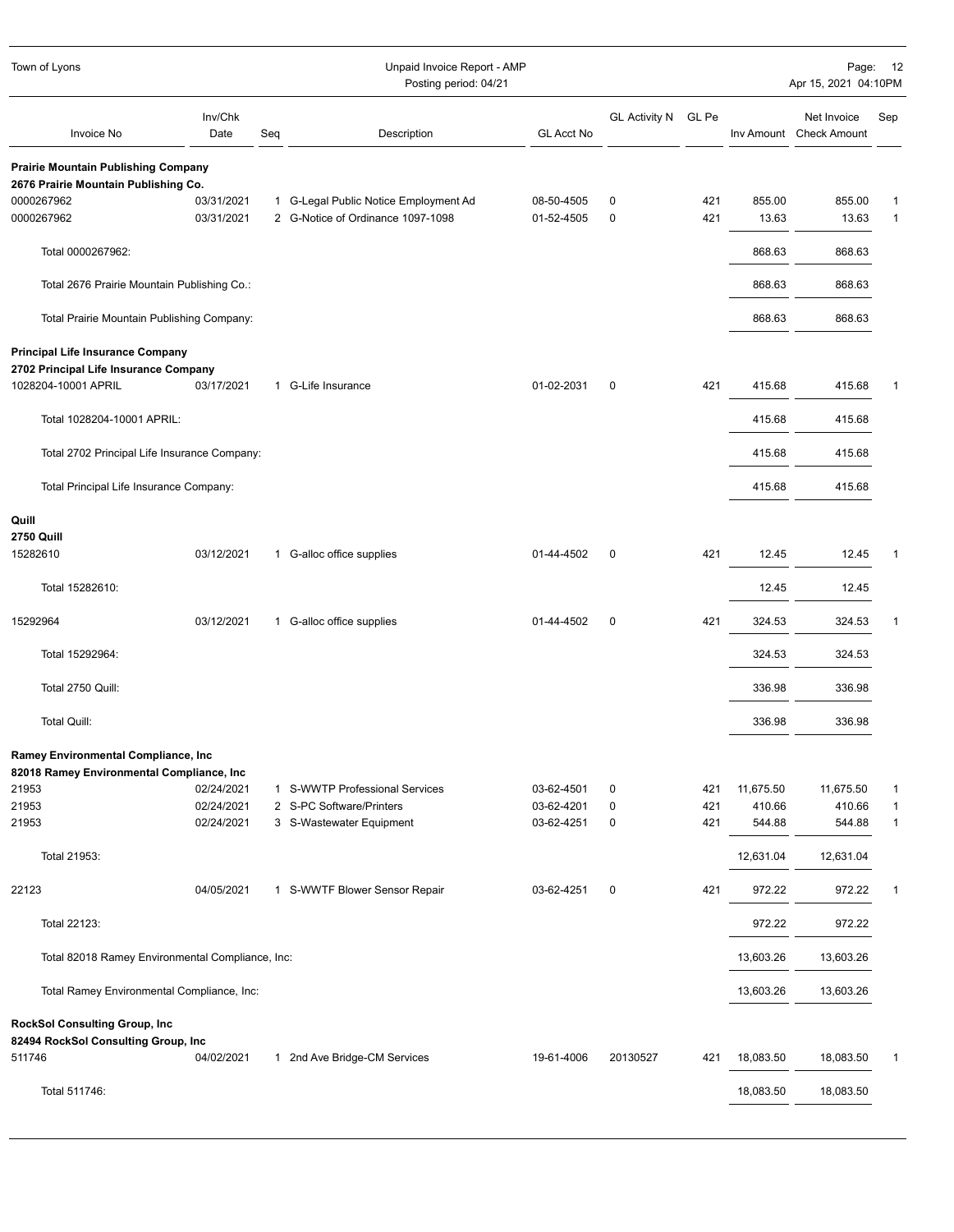| Unpaid Invoice Report - AMP<br>Town of Lyons<br>Posting period: 04/21   |                 |     |                                              |                   | Page: 13<br>Apr 15, 2021 04:10PM |     |           |                                        |     |
|-------------------------------------------------------------------------|-----------------|-----|----------------------------------------------|-------------------|----------------------------------|-----|-----------|----------------------------------------|-----|
| Invoice No                                                              | Inv/Chk<br>Date | Seq | Description                                  | <b>GL Acct No</b> | GL Activity N GL Pe              |     |           | Net Invoice<br>Inv Amount Check Amount | Sep |
| Total 82494 RockSol Consulting Group, Inc:                              |                 |     |                                              |                   |                                  |     | 18,083.50 | 18,083.50                              |     |
| Total RockSol Consulting Group, Inc:                                    |                 |     |                                              |                   |                                  |     | 18,083.50 | 18,083.50                              |     |
| Sensus USA, Inc.<br>3095 Sensus USA, Inc.<br>ZA21005794                 | 03/31/2021      |     | 1 E-New Electric Meters Project              | 02-65-4254        | $\mathbf 0$                      | 421 | 3,950.00  | 3,950.00                               | 1   |
| Total ZA21005794:                                                       |                 |     |                                              |                   |                                  |     | 3,950.00  | 3,950.00                               |     |
| Total 3095 Sensus USA, Inc.:                                            |                 |     |                                              |                   |                                  |     | 3,950.00  | 3,950.00                               |     |
| Total Sensus USA, Inc.:                                                 |                 |     |                                              |                   |                                  |     | 3,950.00  | 3,950.00                               |     |
| <b>Sitewise LLC</b><br>82526 Sitewise LLC<br>50145126                   | 03/08/2021      |     | 1 E-New Electric Meter Project               | 02-65-4254        | 20200102                         | 421 | 975.00    | 975.00                                 | 1   |
| Total 50145126:                                                         |                 |     |                                              |                   |                                  |     | 975.00    | 975.00                                 |     |
| Total 82526 Sitewise LLC:                                               |                 |     |                                              |                   |                                  |     | 975.00    | 975.00                                 |     |
| <b>Total Sitewise LLC:</b>                                              |                 |     |                                              |                   |                                  |     | 975.00    | 975.00                                 |     |
| <b>Starkovich Law LLC</b><br>3217 Starkovich Law LLC<br>248082          | 03/01/2021      |     | 1 G-Prosecuting Attorney Fees                | 01-53-4501        | $\mathbf 0$                      | 421 | 792.00    | 792.00                                 | 1   |
| Total 248082:                                                           |                 |     |                                              |                   |                                  |     | 792.00    | 792.00                                 |     |
| 248114                                                                  | 04/01/2021      |     | 1 G-Prosecuting Attorney Fees                | 01-53-4501        | $\pmb{0}$                        | 421 | 684.00    | 684.00                                 | 1   |
| Total 248114:                                                           |                 |     |                                              |                   |                                  |     | 684.00    | 684.00                                 |     |
| Total 3217 Starkovich Law LLC:                                          |                 |     |                                              |                   |                                  |     | 1,476.00  | 1,476.00                               |     |
| Total Starkovich Law LLC:                                               |                 |     |                                              |                   |                                  |     | 1,476.00  | 1,476.00                               |     |
| Stillman, Jason<br>82522 Stillman, Jason                                |                 |     |                                              |                   |                                  |     |           |                                        |     |
| 03192021                                                                | 03/19/2021      |     | 1 G-Balance of Escrow Deposit unused for ADU | 01-02-2044        | 300214                           | 421 | 482.00    | 482.00                                 | 1   |
| Total 03192021:                                                         |                 |     |                                              |                   |                                  |     | 482.00    | 482.00                                 |     |
| Total 82522 Stillman, Jason:                                            |                 |     |                                              |                   |                                  |     | 482.00    | 482.00                                 |     |
| Total Stillman, Jason:                                                  |                 |     |                                              |                   |                                  |     | 482.00    | 482.00                                 |     |
| <b>UCHealth Medical Group</b><br>82145 UCHealth Medical Group<br>272107 | 03/25/2021      |     | 1 G-Pre-employment Screening Eppler          | 01-50-4501        | 0                                | 421 | 33.00     | 33.00                                  | 1   |
| Total 272107:                                                           |                 |     |                                              |                   |                                  |     | 33.00     | 33.00                                  |     |
| Total 82145 UCHealth Medical Group:                                     |                 |     |                                              |                   |                                  |     | 33.00     | 33.00                                  |     |
|                                                                         |                 |     |                                              |                   |                                  |     |           |                                        |     |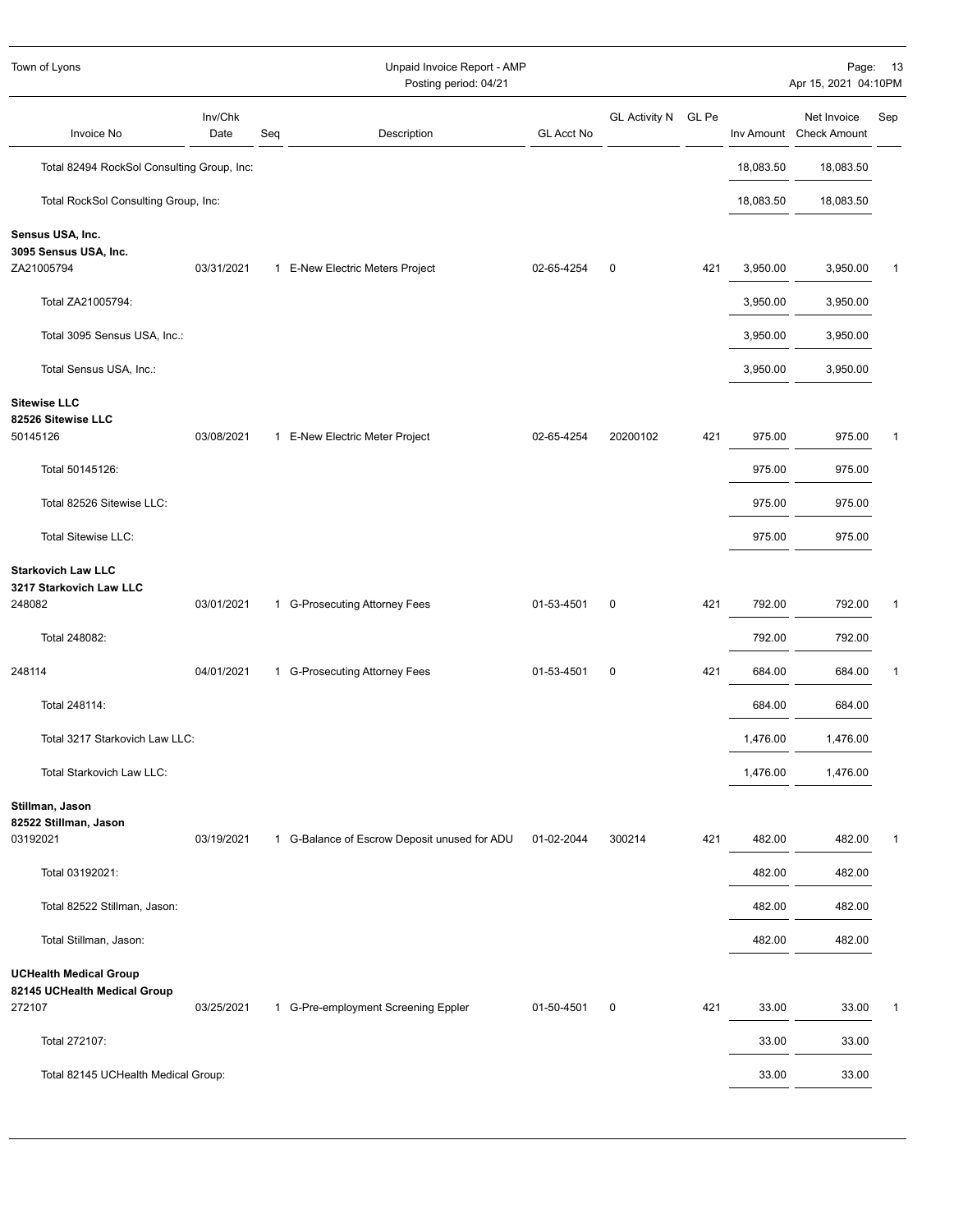| Town of Lyons<br>Unpaid Invoice Report - AMP<br>Posting period: 04/21 |                 |     |                                                         |                   |                      | Page: 14<br>Apr 15, 2021 04:10PM |           |                                        |              |
|-----------------------------------------------------------------------|-----------------|-----|---------------------------------------------------------|-------------------|----------------------|----------------------------------|-----------|----------------------------------------|--------------|
| Invoice No                                                            | Inv/Chk<br>Date | Seq | Description                                             | <b>GL Acct No</b> | <b>GL Activity N</b> | GL Pe                            |           | Net Invoice<br>Inv Amount Check Amount | Sep          |
| Total UCHealth Medical Group:                                         |                 |     |                                                         |                   |                      |                                  | 33.00     | 33.00                                  |              |
| United HealthCare Insurance Co                                        |                 |     |                                                         |                   |                      |                                  |           |                                        |              |
| 3490 United HealthCare Insurance Co<br>427921553840                   | 03/12/2021      |     | 1 G-Alloc Employee Health Ins. April 2021               | 01-02-2031        | 0                    | 421                              | 24,118.10 | 24,118.10                              | 1            |
| Total 427921553840:                                                   |                 |     |                                                         |                   |                      |                                  | 24,118.10 | 24,118.10                              |              |
| Total 3490 United HealthCare Insurance Co:                            |                 |     |                                                         |                   |                      |                                  | 24,118.10 | 24,118.10                              |              |
| Total United HealthCare Insurance Co:                                 |                 |     |                                                         |                   |                      |                                  | 24,118.10 | 24,118.10                              |              |
| <b>United Site Services</b><br>3504 United Site Services              |                 |     |                                                         |                   |                      |                                  |           |                                        |              |
| 114-11811197                                                          | 04/08/2021      |     | 1 PRC-Portable Toilet Dog Park                          | 08-60-4554        | 0                    | 421                              | 229.17    | 229.17                                 | 1            |
| Total 114-11811197:                                                   |                 |     |                                                         |                   |                      |                                  | 229.17    | 229.17                                 |              |
| 114-11811199                                                          | 04/08/2021      |     | 1 PRC-Portable Toilets Black Bear Hole                  | 08-60-4554        | $\mathbf 0$          | 421                              | 186.75    | 186.75                                 | 1            |
| Total 114-11811199:                                                   |                 |     |                                                         |                   |                      |                                  | 186.75    | 186.75                                 |              |
| Total 3504 United Site Services:                                      |                 |     |                                                         |                   |                      |                                  | 415.92    | 415.92                                 |              |
| <b>Total United Site Services:</b>                                    |                 |     |                                                         |                   |                      |                                  | 415.92    | 415.92                                 |              |
| <b>Utility Notification Center</b>                                    |                 |     |                                                         |                   |                      |                                  |           |                                        |              |
| 3530 Utility Notification Center                                      |                 |     |                                                         |                   |                      |                                  |           |                                        |              |
| 221030896                                                             | 03/31/2021      |     | 1 W- Locates                                            | 03-53-4501        | 0                    | 421                              | 19.80     | 19.80                                  | 1            |
| 221030896                                                             | 03/31/2021      |     | 2 E-Locates<br>3 S-locates                              | 02-65-4501        | $\mathbf 0$          | 421                              | 19.80     | 19.80                                  | $\mathbf{1}$ |
| 221030896                                                             | 03/31/2021      |     |                                                         | 03-62-4501        | 0                    | 421                              | 19.80     | 19.80                                  | 1            |
| Total 221030896:                                                      |                 |     |                                                         |                   |                      |                                  | 59.40     | 59.40                                  |              |
| Total 3530 Utility Notification Center:                               |                 |     |                                                         |                   |                      |                                  | 59.40     | 59.40                                  |              |
| Total Utility Notification Center:                                    |                 |     |                                                         |                   |                      |                                  | 59.40     | 59.40                                  |              |
| Verizon<br>82520 Verizon                                              |                 |     |                                                         |                   |                      |                                  |           |                                        |              |
| 03192021                                                              | 03/19/2021      |     | 1 G-Balance of Escrow Deposit Unused from Ve 01-02-2044 |                   | 300113               | 421                              | 487.50    | 487.50                                 | 1            |
| Total 03192021:                                                       |                 |     |                                                         |                   |                      |                                  | 487.50    | 487.50                                 |              |
| Total 82520 Verizon:                                                  |                 |     |                                                         |                   |                      |                                  | 487.50    | 487.50                                 |              |
| Total Verizon:                                                        |                 |     |                                                         |                   |                      |                                  | 487.50    | 487.50                                 |              |
| <b>Verizon Wireless</b>                                               |                 |     |                                                         |                   |                      |                                  |           |                                        |              |
| 3567 Verizon Wireless                                                 |                 |     |                                                         |                   |                      |                                  |           |                                        |              |
| 9875441571                                                            | 04/02/2021      |     | 1 W-Ipad Public Works 303-594-9780                      | 03-53-4301        | 0                    | 421                              | 40.01     | 40.01                                  | 1            |
| 9875441571                                                            | 04/02/2021      |     | 2 G-Str Public Works Lead - Justin 720-601-675          | 01-44-4301        | 0                    | 421                              | 51.45     | 51.45                                  | $\mathbf{1}$ |
| 9875441571                                                            | 04/02/2021      |     | 3 G-Flood Recovery Manager 720-697-3427                 | 01-44-4301        | 0                    | 421                              | 50.73     | 50.73                                  | 1            |
| 9875441571                                                            | 04/02/2021      |     | 4 G-Town Planner 970-576-4907                           | 01-44-4301        | 0                    | 421                              | 51.45     | 51.45                                  | $\mathbf{1}$ |
| 9875441571                                                            | 04/02/2021      |     | 5 E-Utilities Director 970-617-3160                     | 08-50-4301        | 0                    | 421                              | 51.44     | 51.44                                  | $\mathbf{1}$ |
| 9875441571                                                            | 04/02/2021      |     | 6 G-Community Programs & Relations Director             | 01-44-4301        | 0                    | 421                              | 51.44     | 51.44                                  | 1            |
| 9875441571                                                            | 04/02/2021      |     | 7 PRC-Parks/Facilities Director Cell Phone 970-         | 08-50-4301        | 0                    | 421                              | 51.44     | 51.44                                  | 1            |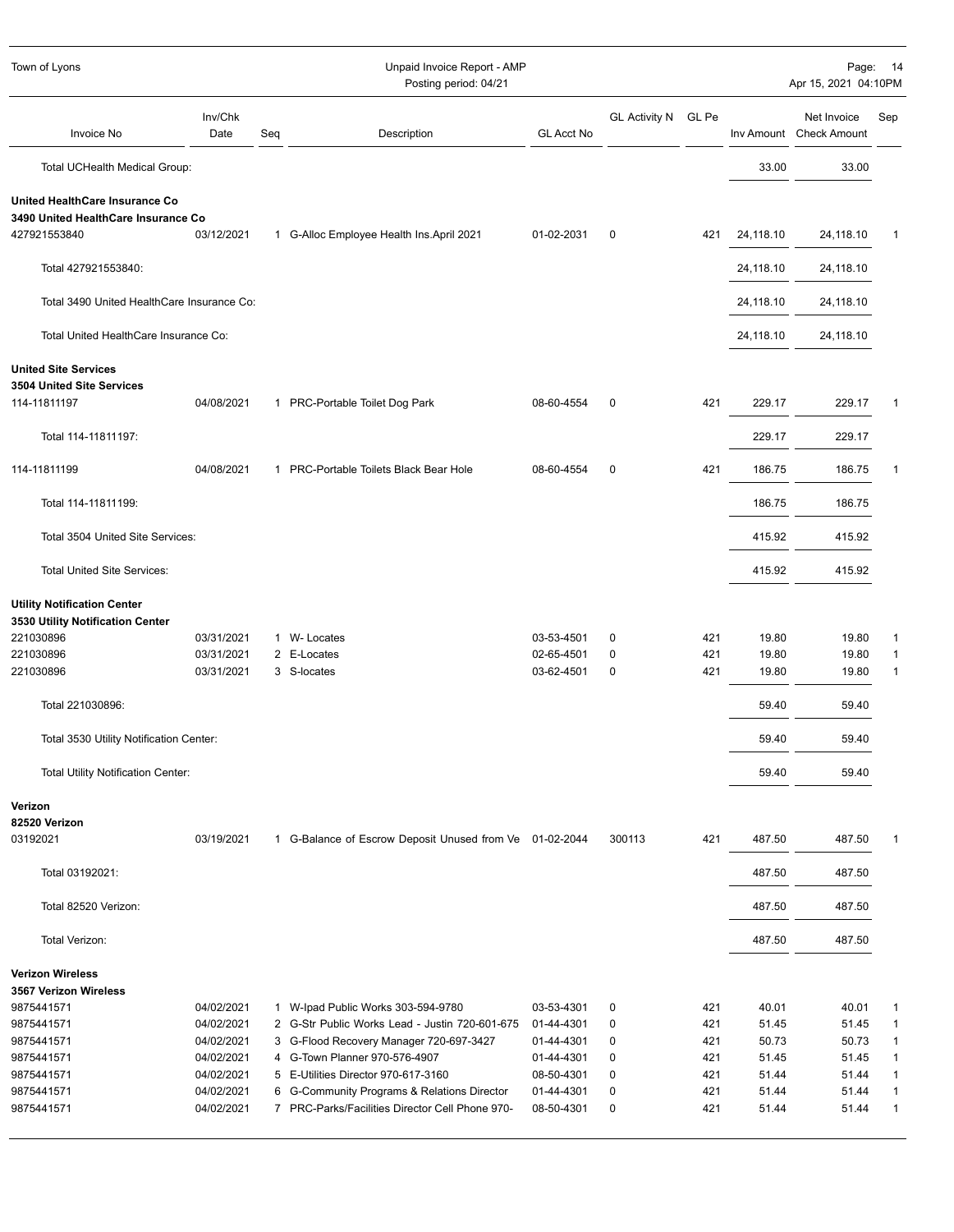| Town of Lyons                                                                     |                 |     | Unpaid Invoice Report - AMP<br>Posting period: 04/21 |                   |                      |       |        | Page:<br>Apr 15, 2021 04:10PM          | 15           |
|-----------------------------------------------------------------------------------|-----------------|-----|------------------------------------------------------|-------------------|----------------------|-------|--------|----------------------------------------|--------------|
| <b>Invoice No</b>                                                                 | Inv/Chk<br>Date | Seq | Description                                          | <b>GL Acct No</b> | <b>GL Activity N</b> | GL Pe |        | Net Invoice<br>Inv Amount Check Amount | Sep          |
| 9875441571                                                                        | 04/02/2021      |     | 8 G-Town Clerk Cell Phone<br>970-617                 | 01-44-4301        | 0                    | 421   | 51.44  | 51.44                                  | $\mathbf{1}$ |
| 9875441571                                                                        | 04/02/2021      |     | 970-6<br>9 G-Town Administrator Cell Phone           | 01-44-4301        | 0                    | 421   | 51.44  | 51.44                                  | $\mathbf{1}$ |
| 9875441571                                                                        | 04/02/2021      |     | 10 G-Public Works On call<br>970-617-3338            | 01-44-4301        | 0                    | 421   | 51.44  | 51.44                                  | $\mathbf{1}$ |
| 9875441571                                                                        | 04/02/2021      |     | 11 G-Str-Public Works Lead Cell Phone 970-617-       | 01-44-4301        | 0                    | 421   | 51.44  | 51.44                                  | $\mathbf{1}$ |
| 9875441571                                                                        | 04/02/2021      |     | 12 PRC- Parks Lead Cell 970-617-3848                 | 08-50-4301        | 0                    | 421   | 51.45  | 51.45                                  | $\mathbf{1}$ |
| 9875441571                                                                        | 04/02/2021      |     | 13 E-Zeno GPS 970-646-2416                           | 02-65-4301        | 0                    | 421   | 40.01  | 40.01                                  | $\mathbf{1}$ |
| 9875441571                                                                        | 04/02/2021      |     | 14 G-Events Coordinator 970-617-3168                 | 01-44-4301        | $\mathbf 0$          | 421   | 51.44  | 51.44                                  | $\mathbf{1}$ |
| Total 9875441571:                                                                 |                 |     |                                                      |                   |                      |       | 696.62 | 696.62                                 |              |
| Total 3567 Verizon Wireless:                                                      |                 |     |                                                      |                   |                      |       | 696.62 | 696.62                                 |              |
| Total Verizon Wireless:                                                           |                 |     |                                                      |                   |                      |       | 696.62 | 696.62                                 |              |
| Vision Service Plan (VSP)<br>3605 Vision Service Plan (VSP)                       |                 |     |                                                      |                   |                      |       |        |                                        |              |
| 811902788 APRIL                                                                   | 03/18/2021      |     | 1 G- Vision                                          | 01-02-2031        | $\mathbf 0$          | 421   | 516.02 | 516.02                                 |              |
| Total 811902788 APRIL:                                                            |                 |     |                                                      |                   |                      |       | 516.02 | 516.02                                 |              |
| Total 3605 Vision Service Plan (VSP):                                             |                 |     |                                                      |                   |                      |       | 516.02 | 516.02                                 |              |
| Total Vision Service Plan (VSP):                                                  |                 |     |                                                      |                   |                      |       | 516.02 | 516.02                                 |              |
| <b>Wagner Welding Supply Co</b><br>3625 Wagner Welding Supply Co                  |                 |     |                                                      |                   |                      |       |        |                                        |              |
| 139954                                                                            | 03/31/2021      |     | 1 G-Str-gas                                          | 01-59-4703        | $\mathbf 0$          | 421   | 8.68   | 8.68                                   |              |
| Total 139954:                                                                     |                 |     |                                                      |                   |                      |       | 8.68   | 8.68                                   |              |
| Total 3625 Wagner Welding Supply Co:                                              |                 |     |                                                      |                   |                      |       | 8.68   | 8.68                                   |              |
| Total Wagner Welding Supply Co:                                                   |                 |     |                                                      |                   |                      |       | 8.68   | 8.68                                   |              |
| <b>Western States Land Services LLC</b><br>82516 Western States Land Services LLC |                 |     |                                                      |                   |                      |       |        |                                        |              |
| C172-1-4                                                                          | 03/25/2021      |     | 1 2nd Ave Bridge - ROW Consultant                    | 19-61-4006        | 20130527             | 421   | 165.00 | 165.00                                 | 1            |
| Total C172-1-4:                                                                   |                 |     |                                                      |                   |                      |       | 165.00 | 165.00                                 |              |
| Total 82516 Western States Land Services LLC:                                     |                 |     |                                                      |                   |                      |       | 165.00 | 165.00                                 |              |
| Total Western States Land Services LLC:                                           |                 |     |                                                      |                   |                      |       | 165.00 | 165.00                                 |              |
| Witbeck, Ryan<br>82523 Witbeck, Ryan                                              |                 |     |                                                      |                   |                      |       |        |                                        |              |
| 031921                                                                            | 03/19/2021      |     | 1 G-Balance of Escrow Deposit unused Witbeck         | 01-02-2044        | 300123               | 421   | 112.62 | 112.62                                 | 1            |
| Total 031921:                                                                     |                 |     |                                                      |                   |                      |       | 112.62 | 112.62                                 |              |
| Total 82523 Witbeck, Ryan:                                                        |                 |     |                                                      |                   |                      |       | 112.62 | 112.62                                 |              |
| Total Witbeck, Ryan:                                                              |                 |     |                                                      |                   |                      |       | 112.62 | 112.62                                 |              |
| <b>Workwell Occupational</b><br>3760 Workwell Occupational                        |                 |     |                                                      |                   |                      |       |        |                                        |              |
| 563806                                                                            | 04/02/2021      |     | 1 G-Hep Shots & Immunization                         | 01-59-4501        | 0                    | 421   | 43.50  | 43.50                                  | 1            |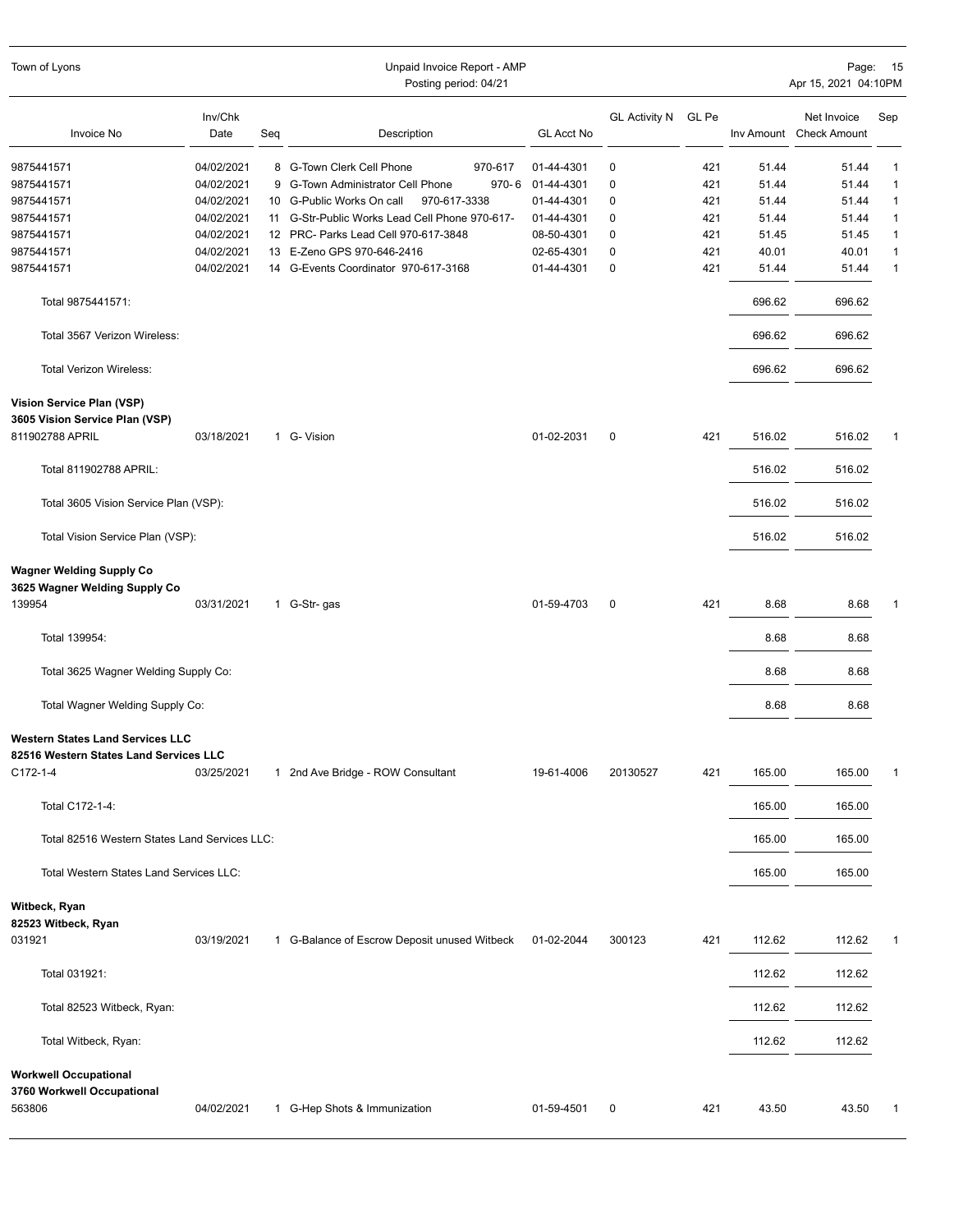| Town of Lyons                            | Unpaid Invoice Report - AMP<br>Posting period: 04/21 |     |                                    |                   |                      |       | Page:<br>Apr 15, 2021 04:10PM | 16                                     |              |
|------------------------------------------|------------------------------------------------------|-----|------------------------------------|-------------------|----------------------|-------|-------------------------------|----------------------------------------|--------------|
| Invoice No                               | Inv/Chk<br>Date                                      | Seq | Description                        | <b>GL Acct No</b> | <b>GL Activity N</b> | GL Pe |                               | Net Invoice<br>Inv Amount Check Amount | Sep          |
| 563806                                   | 04/02/2021                                           |     | 2 G-Hep Shots & Immunization       | 08-50-4501        | $\mathbf 0$          | 421   | 43.50                         | 43.50                                  | 1            |
| Total 563806:                            |                                                      |     |                                    |                   |                      |       | 87.00                         | 87.00                                  |              |
| 565447                                   | 04/02/2021                                           |     | 1 G-Drug Screen and saliva testing | 01-59-4501        | $\pmb{0}$            | 421   | 33.00                         | 33.00                                  | $\mathbf{1}$ |
| 565447                                   | 04/02/2021                                           |     | 2 G-Drug Screen/saliva testing     | 08-50-4501        | $\mathbf 0$          | 421   | 33.00                         | 33.00                                  | $\mathbf{1}$ |
| Total 565447:                            |                                                      |     |                                    |                   |                      |       | 66.00                         | 66.00                                  |              |
| Total 3760 Workwell Occupational:        |                                                      |     |                                    |                   |                      |       | 153.00                        | 153.00                                 |              |
| Total Workwell Occupational:             |                                                      |     |                                    |                   |                      |       | 153.00                        | 153.00                                 |              |
| <b>Xcel Energy</b>                       |                                                      |     |                                    |                   |                      |       |                               |                                        |              |
| 2740 Xcel Energy<br>726018550            | 03/31/2021                                           |     | 1 W-HSPS Natural Gas               | 03-53-4300        | $\mathbf 0$          | 421   | 109.99                        | 109.99                                 | 1            |
| Total 726018550:                         |                                                      |     |                                    |                   |                      |       | 109.99                        | 109.99                                 |              |
|                                          |                                                      |     |                                    |                   |                      |       |                               |                                        |              |
| 726019020                                | 03/31/2021                                           |     | 1 G-Community Bldg/Walt Self       | 01-55-4706        | $\mathbf 0$          | 421   | 122.33                        | 122.33                                 | 1            |
| Total 726019020:                         |                                                      |     |                                    |                   |                      |       | 122.33                        | 122.33                                 |              |
| 726055889                                | 03/31/2021                                           |     | 1 PRC-Johnson Park Nat. Gas        | 08-60-4300        | $\mathbf 0$          | 421   | 91.61                         | 91.61                                  | 1            |
| Total 726055889:                         |                                                      |     |                                    |                   |                      |       | 91.61                         | 91.61                                  |              |
| 726057223                                | 03/31/2021                                           |     | 1 PRC-Johnson Park unit B          | 08-60-4300        | $\mathbf 0$          | 421   | 65.08                         | 65.08                                  | 1            |
| Total 726057223:                         |                                                      |     |                                    |                   |                      |       | 65.08                         | 65.08                                  |              |
| 726082792                                | 03/31/2021                                           |     | 1 G-STR PW Bldg A Natural Gas      | 01-44-4300        | $\mathbf 0$          | 421   | 206.73                        | 206.73                                 | 1            |
| Total 726082792:                         |                                                      |     |                                    |                   |                      |       | 206.73                        | 206.73                                 |              |
| 726158444                                | 03/31/2021                                           |     | 1 S-Plant Natural Gas              | 03-62-4300        | 0                    | 421   | 490.72                        | 490.72                                 |              |
| 726158444                                | 03/31/2021                                           |     | 2 G-PW Shop Natural Gas            | 01-44-4300        | 0                    | 421   | 45.90                         | 45.90                                  | $\mathbf{1}$ |
| 726158444                                | 03/31/2021                                           |     | 3 G-Admin Building Natural Gas     | 01-44-4300        | 0                    | 421   | 156.03                        | 156.03                                 | 1            |
| 726158444                                | 03/31/2021                                           |     | 4 G-STR PW Bldg B Natural Gas      | 01-44-4300        | $\pmb{0}$            | 421   | 175.98                        | 175.98                                 | $\mathbf{1}$ |
| Total 726158444:                         |                                                      |     |                                    |                   |                      |       | 868.63                        | 868.63                                 |              |
| Total 2740 Xcel Energy:                  |                                                      |     |                                    |                   |                      |       | 1,464.37                      | 1,464.37                               |              |
| Total Xcel Energy:                       |                                                      |     |                                    |                   |                      |       | 1,464.37                      | 1,464.37                               |              |
| Xpress Bill Pay<br>81958 Xpress Bill Pay |                                                      |     |                                    |                   |                      |       |                               |                                        |              |
| 55535                                    | 04/01/2021                                           |     | 1 G-Credit Web Transactions        | 01-44-4708        | 0                    | 421   | 368.58                        | 368.58                                 |              |
| Total 55535:                             |                                                      |     |                                    |                   |                      |       | 368.58                        | 368.58                                 |              |
| Total 81958 Xpress Bill Pay:             |                                                      |     |                                    |                   |                      |       | 368.58                        | 368.58                                 |              |
| Total Xpress Bill Pay:                   |                                                      |     |                                    |                   |                      |       | 368.58                        | 368.58                                 |              |
|                                          |                                                      |     |                                    |                   |                      |       |                               |                                        |              |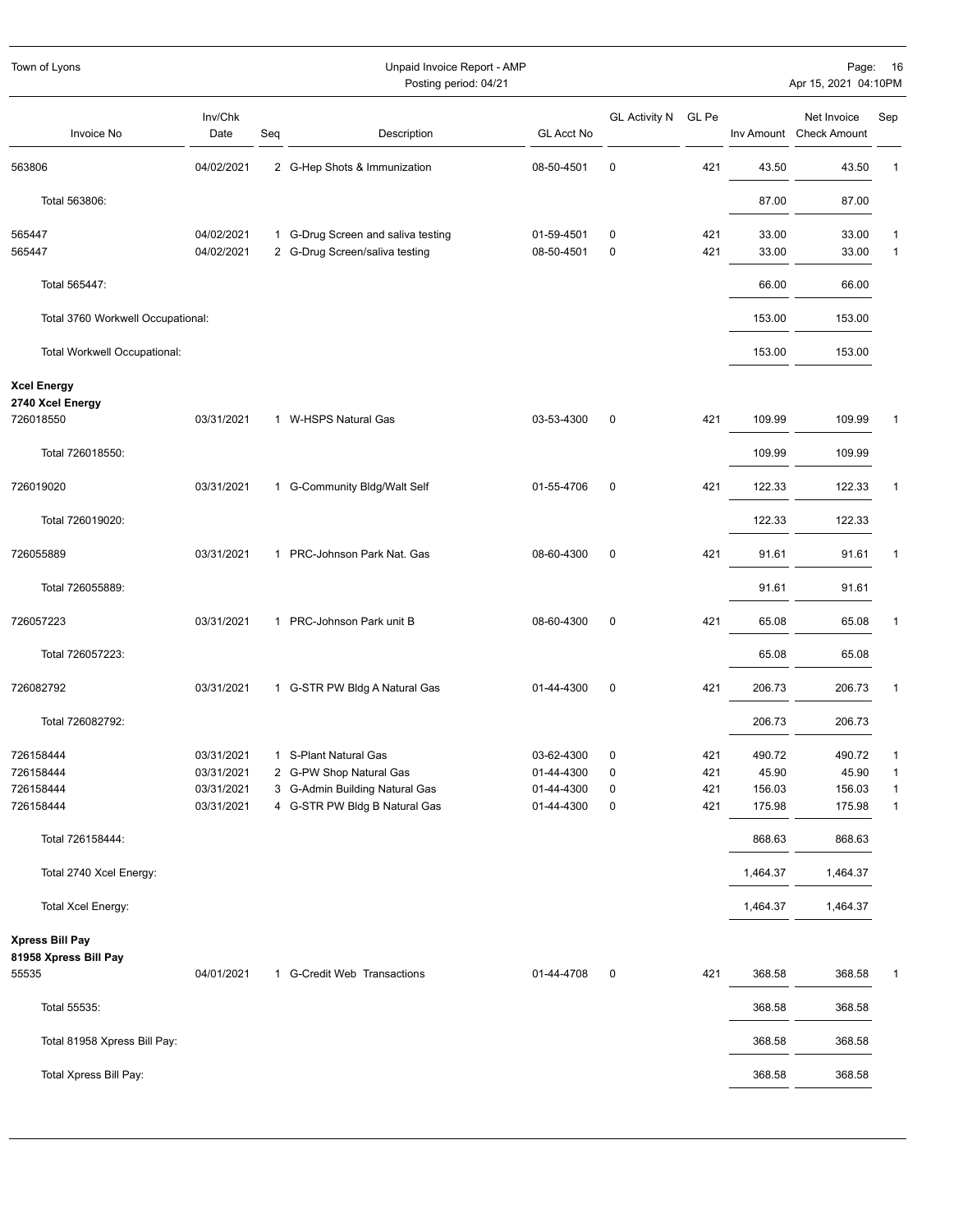| Town of Lyons                    |                 | Unpaid Invoice Report - AMP<br>Posting period: 04/21 |                          |                   |                     |     |            | Page: 17<br>Apr 15, 2021 04:10PM   |     |
|----------------------------------|-----------------|------------------------------------------------------|--------------------------|-------------------|---------------------|-----|------------|------------------------------------|-----|
| Invoice No                       | Inv/Chk<br>Date | Seq                                                  | Description              | <b>GL Acct No</b> | GL Activity N GL Pe |     | Inv Amount | Net Invoice<br><b>Check Amount</b> | Sep |
| zTrip<br>82447 zTrip<br>2836-012 | 03/31/2021      |                                                      | 1 G-BOCO Voucher Program | 01-55-4710        | 0                   | 421 | 4,390.00   | 4,390.00                           | 1   |
| Total 2836-012:                  |                 |                                                      |                          |                   |                     |     | 4,390.00   | 4,390.00                           |     |
| Total 82447 zTrip:               |                 |                                                      |                          |                   |                     |     | 4,390.00   | 4,390.00                           |     |
| Total zTrip:                     |                 |                                                      |                          |                   |                     |     | 4,390.00   | 4,390.00                           |     |
| Total:                           |                 |                                                      |                          |                   |                     |     | 437,997.47 | 437,997.47                         |     |
| Grand Totals:                    |                 |                                                      |                          |                   |                     |     | 437,997.47 | 437,997.47                         |     |

## Summary by General Ledger Account Number

| <b>GL Account Number</b> | Debit     | Credit | Net       |
|--------------------------|-----------|--------|-----------|
| 01-02-2031               | 26,529.27 | .00    | 26,529.27 |
| 01-02-2044               | 3,537.68  | .00    | 3,537.68  |
| 01-44-4002               | 5,367.00  | .00    | 5,367.00  |
| 01-44-4201               | 4,377.90  | .00    | 4,377.90  |
| 01-44-4300               | 866.28    | .00    | 866.28    |
| 01-44-4301               | 1,763.00  | .00    | 1,763.00  |
| 01-44-4501               | 2,196.00  | .00    | 2,196.00  |
| 01-44-4502               | 499.66    | .00    | 499.66    |
| 01-44-4506               | 1,276.83  | .00    | 1,276.83  |
| 01-44-4701               | 298.56    | .00    | 298.56    |
| 01-44-4702               | 400.49    | .00    | 400.49    |
| 01-44-4706               | 257.79    | .00    | 257.79    |
| 01-44-4708               | 368.58    | .00    | 368.58    |
| 01-44-4710               | 20,569.18 | .00    | 20,569.18 |
| 01-44-4711               | 3,289.23  | .00    | 3,289.23  |
| 01-50-4250               | 31.00     | .00    | 31.00     |
| 01-50-4501               | 33.00     | .00    | 33.00     |
| 01-52-4505               | 13.63     | .00    | 13.63     |
| 01-53-4501               | 1,476.00  | .00    | 1,476.00  |
| 01-54-4501               | 91.00     | .00    | 91.00     |
| 01-55-4704               | 407.00    | .00    | 407.00    |
| 01-55-4706               | 303.09    | .00    | 303.09    |
| 01-55-4710               | 4,390.00  | .00    | 4,390.00  |
| 01-57-4501               | 9,919.73  | .00    | 9,919.73  |
| 01-58-4501               | 32,047.75 | .00    | 32,047.75 |
| 01-58-4502               | 32.04     | .00    | 32.04     |
| 01-58-4506               | 492.75    | .00    | 492.75    |
| 01-59-4501               | 145.00    | .00    | 145.00    |
| 01-59-4703               | 8.68      | .00    | 8.68      |
| 01-59-4707               | 50.16     | .00    | 50.16     |
| 01-60-4250               | 142.31    | .00    | 142.31    |
| 02-50-4203               | 1,262.87  | .00    | 1,262.87  |
| 02-65-4254               | 7,375.00  | .00    | 7,375.00  |
| 02-65-4301               | 40.01     | .00    | 40.01     |
| 02-65-4501               | 1,411.11  | .00    | 1,411.11  |
| 02-65-4550               | 79,736.27 | .00    | 79,736.27 |